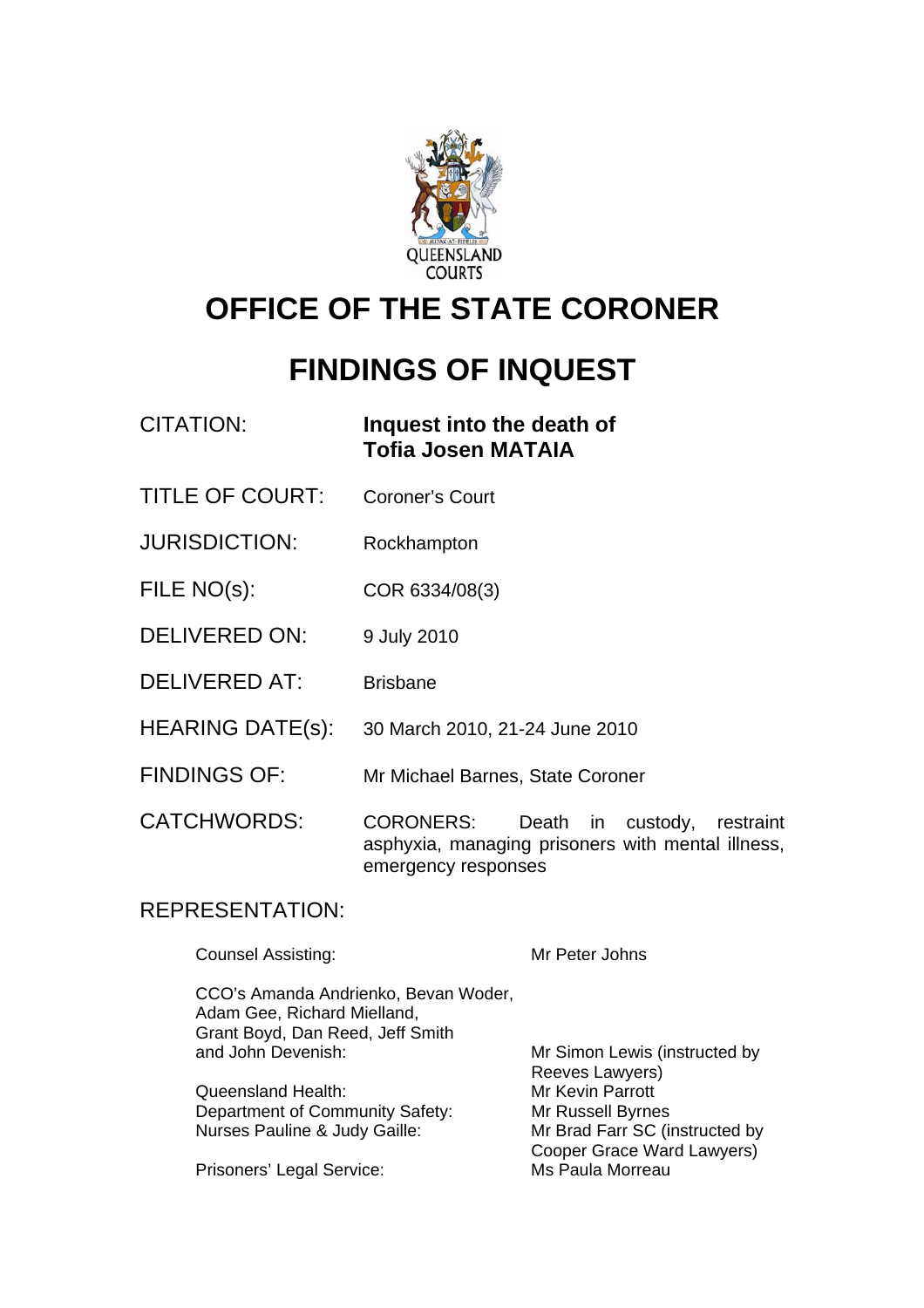| Recommendation 3 - Scene and evidence preservation26    |  |
|---------------------------------------------------------|--|
|                                                         |  |
| Recommendation 4 – Obligation to provide information 26 |  |

### **Table of contents**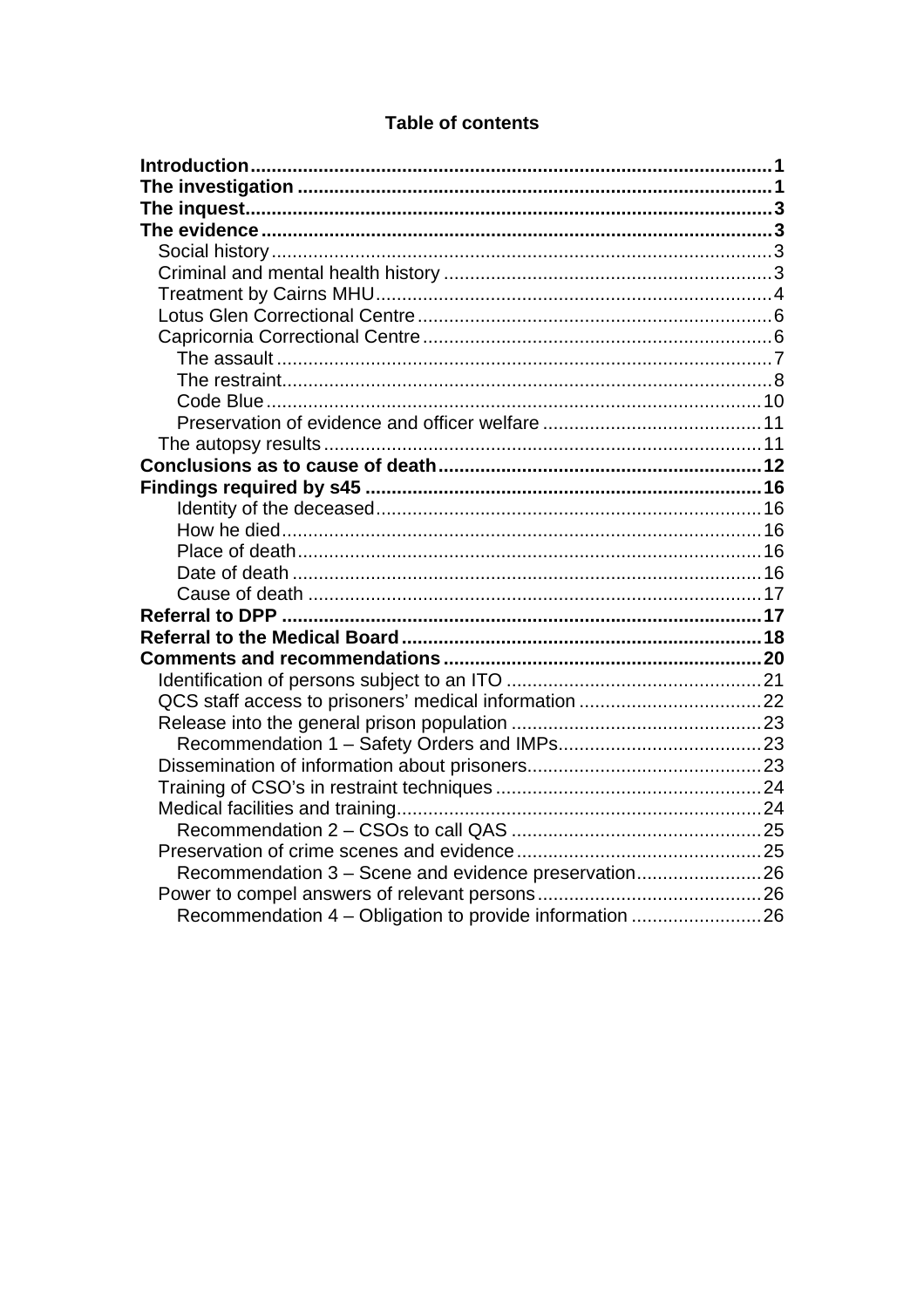<span id="page-2-0"></span>The *Coroners Act 2003* ('the Act') provides in s45 that a copy of inquest findings must be given to the family of the person who died, each of the persons or organizations granted leave to appear at the inquest and to various officials with responsibility for the justice system including the Attorney-General and the Minister for Police, Corrective Services and Emergency Services. These are my findings in relation to the death of Tofia Josen Mataia. They will be distributed in accordance with the requirements of the Act and posted on the website of the Office of the State Coroner.

# **Introduction**

On 18 October 2008, Mr Mataia had been in custody at Capricornia Correctional Centre (CCC) for almost two months when, without warning or provocation, he punched a corrective service officer (CSO). He was restrained, handcuffed and marched by several officers to a cell in the detention unit (DU). He was placed on the ground, face down and held by the officers while they attempted to negotiate the removing of the handcuffs. He was noticed to be turning blue. He had stopped breathing and had no detectable pulse. CPR was attempted without success. Mr Mataia was declared dead by an ambulance officer a short time later.

This constitutes a "death in custody" under the Act. In such circumstances an inquest must be held by the state coroner or deputy state coroner.

This report:-

- Contains my findings as to the identity of the deceased person and when, where, and how he died and the medical cause of his death;
- Considers whether the conduct of any of those involved should be referred to the DPP or appropriate disciplinary bodies pursuant to s48 of the Act for determination of whether criminal or disciplinary charges should be preferred; and
- Considers whether any of the policies or procedures of the Queensland Corrective Services Commission or Queensland Health contributed to the death or should be change to improve public health and safety or the administration of justice.

# **The investigation**

As can be readily appreciated, whenever a death in custody occurs it is essential the matter be thoroughly investigated to determine whether any inappropriate action by those charged with supervising the custody of the deceased may have contributed to the death. The family and friends of the deceased person are entitled to expect a thorough investigation and an account of how the death occurred. It is also desirable that the general public be fully apprised of the circumstances of the death so they can be assured the actions of the custodial officers has been appropriately scrutinised. The custodial officers involved also have a right to have an independent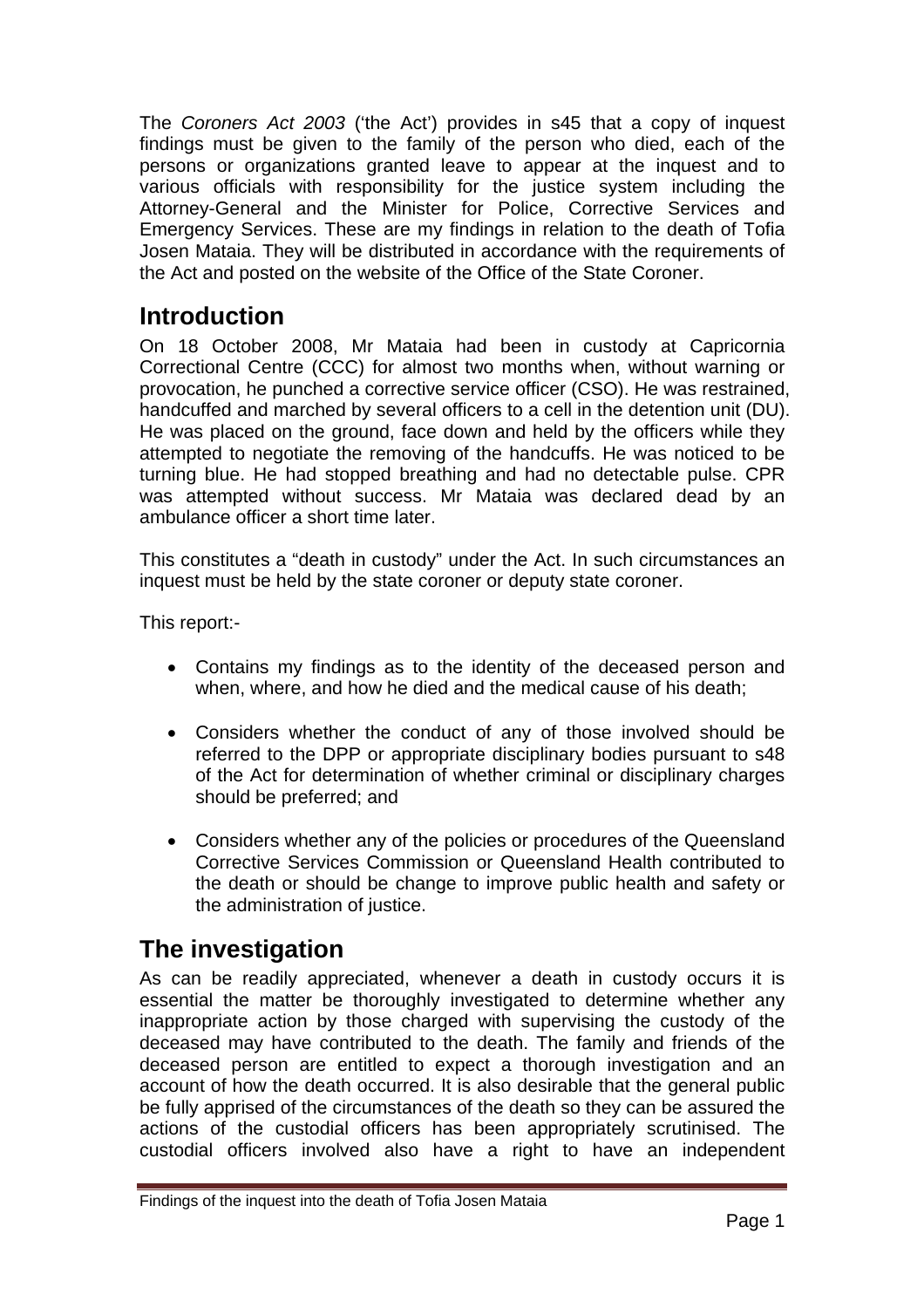assessment made of their actions so there can in future be no suggestion there has been any "cover up" of inappropriate action.

In this case, detectives from the Rockhampton Criminal Investigation Branch arrived at the CCC a little more than an hour after the death. They assumed responsibility for securing the cell block where the initial assault occurred and the Detention Unit cell where Mr Mataia died. Scenes of crime officers, forensic staff and police photographers attended at the centre, seized exhibits and recorded relevant events. Importantly, the CCTV footage recording much of the incident was also seized.

A number of aspects of these initial inquiries were unsatisfactory:-

- No attempt was made to isolate the officers who had been involved in the fatal incident. They were allowed to mingle together before being directed to return to their work stations. It seems likely in two cases the officers collaborated in preparing their reports.
- The clothes those officers were wearing were not seized until some four or five hours after the death providing an opportunity for contamination of their evidentiary value.
- Two of the corrective service officers (CSOs) refused to be interviewed by police. The reports they prepared were scant.

I will comment on these shortcomings and how they might be avoided in future cases later in this report.

The day after the death, officers from the Corrective Services Investigation Unit (CSIU) travelled to the CCC and assumed responsibility for the investigation. They obtained the files relating to Mr Mataia's incarceration in the CCC and Lotus Glen Correctional Centre (LGC) and his treatment by the Cairns Mental Health Unit.

An autopsy examination was conducted on the body of Mr Mataia on 20 October by an experienced pathologist, Dr Beng Ong, during which blood and urine samples were taken from the deceased and subsequently analysed.

An investigation into the incident was commissioned pursuant to s.219 of the *Corrective Services Act 2000* (the Chief Inspector's investigation). I have had regard to the findings made as a result of that investigation. It appears to have incorporated a thorough review of relevant policy and procedure. I will also comment on the recommendations made as part of that investigation and the extent to which they have been adopted.

I am satisfied that this matter has been thoroughly and professionally investigated and that all relevant sources of information have been accessed and analysed. Detective Sergeant Lori Hicks compiled a comprehensive report that was of great assistance. I thank her for her efforts.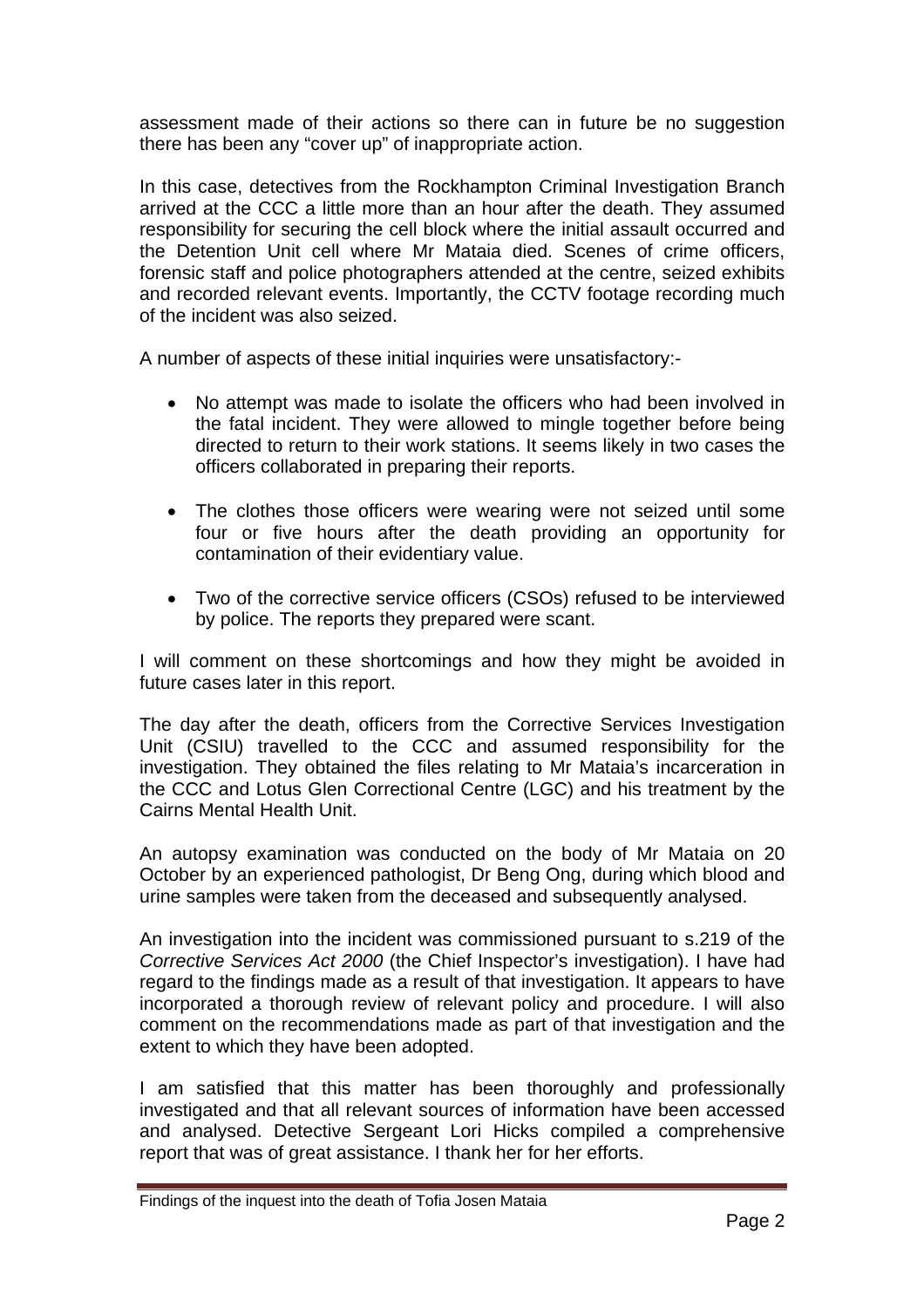# <span id="page-4-0"></span>**The inquest**

The inquest was opened with a pre-inquest conference on 30 March 2010. Mr Johns was appointed counsel assisting and leave to appear was granted to Queensland Health, the Department of Community Safety, and the CSOs involved in the incident. Pursuant to s36(2) the Prisoners Legal Service was given limited leave to pursue issues of public interest. Leave to appear was later granted to two nurses involved in attempting to resuscitate Mr Mataia.

The inquest was convened in Rockhampton on 21 June 2010 and evidence was heard over the following four days. In all, 21 witnesses were called to give evidence. All coronial documents, statements, expert reports and custodial records were tendered. I was also greatly assisted by written submissions provided by each of the persons granted leave to appear.

# **The evidence**

I turn now to the evidence. I have not summarised all of the information contained in the exhibits and transcript but I consider it appropriate to record in these reasons the evidence I believe is necessary to understand the findings I have made

### *Social history*

I did not receive detailed biographical information about Mr Mataia's early life, but the following has been gleaned from various departmental records.

Tofia Mataia was born in Samoa on 26 April 1976, making him 32 at the time of his death. When he was 11, he moved to New Zealand with his mother and other relatives. He married when he was 19 and had three children who were aged 12, 10 and 8 when their father died. Their mother, Tofia's wife, died in 2006.

Mr Mataia and his wife moved to Australia in 2003 but they separated soon after.

For just under a year prior to his death, Mr Mataia had been living with his brother and his brother's family in Cairns.

### *Criminal and mental health history*

I received no evidence as to whether Mr Mataia had been convicted of any criminal offences in New Zealand. It is clear, however, that soon after he arrived in Australia he persistently engaged in relatively minor criminal activity, and this continued up until his death. It seems that on almost every occasion his offending behaviour was precipitated by, linked to, or associated with his mental illness which I shall adumbrate next.

In December 2004, Mr Mataia was charged with property offences and assaulting police as a result of two separate incidents in New South Wales. He was remanded in custody. When the charges were dealt with in April of the following year he was, by order of the court, admitted to the Rozelle Hospital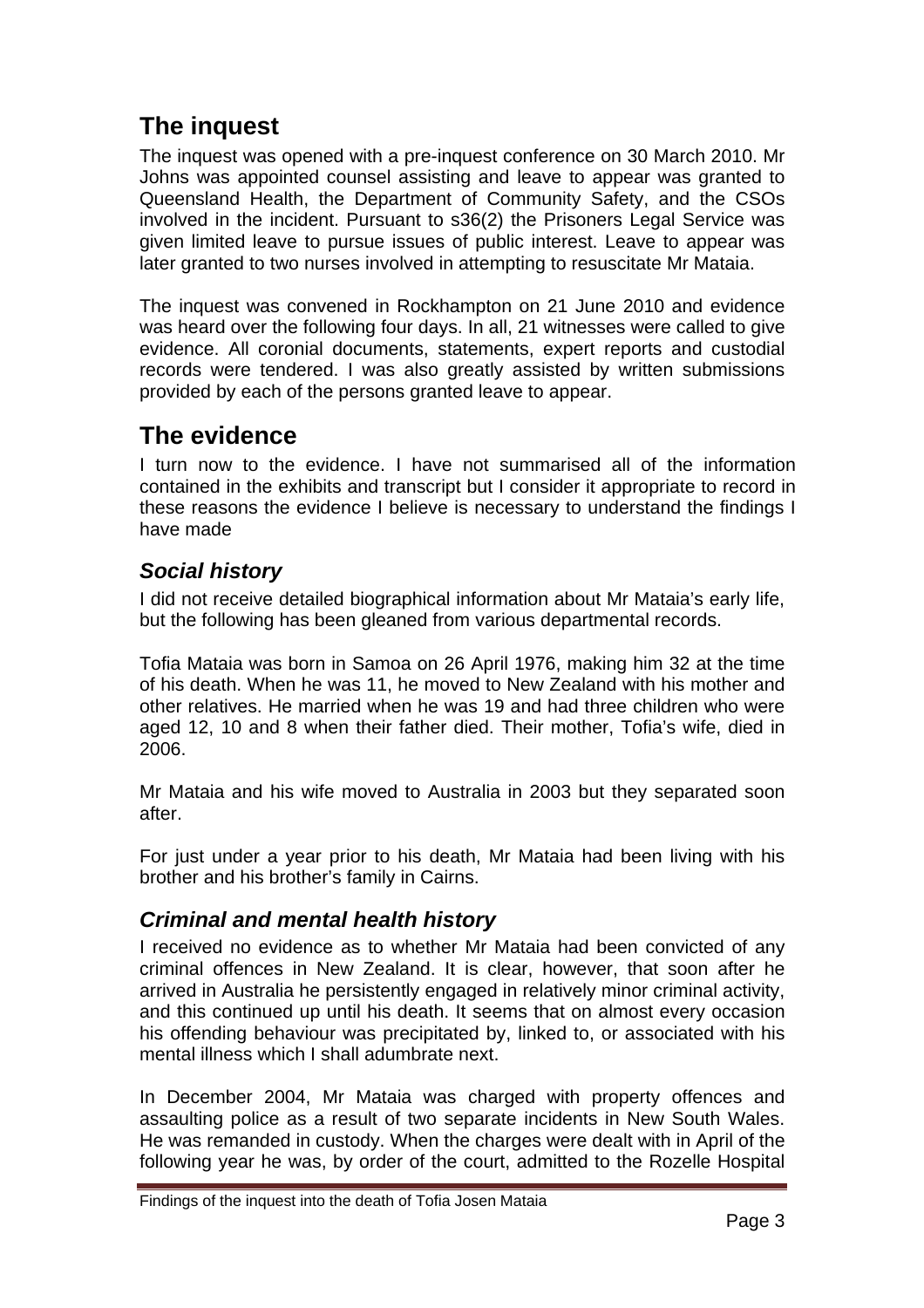<span id="page-5-0"></span>under a provision in that state's Mental Health Act. He remained there for three months during which time he assaulted numerous staff and other patients. Accordingly, in June 2005, he was transferred to the Morisset Psychiatric Hospital where he was housed in the Kestrel Unit - a medium secure unit for long term, difficult to rehabilitate offenders suffering from acute or chronic mental illness.

Within hours of arriving at Morisset, Mr Mataia assaulted a nurse. He was put into the seclusion unit for five days. When brought back into the ward he again immediately assaulted a nurse and was returned to the seclusion unit where he remained for 18 months. A feature of these assaults was that they were unexpected and unprovoked.

Mr Mataia was diagnosed with schizophrenia with a strong affective component and deficit in formal lobe function, thought to be the result of an acquired brain injury.

He showed no outward signs of aggression from January 2007 and in March of that year his reintegration into the main ward was commenced. In August 2007, Mr Mataia was transferred back to Rozelle with a view to further stabilising and return to the community.

On 4 November 2007, his case manager at Rozelle sought an extension of his Continued Treatment Patient Order to regulate him while arrangements were being made for Mr Mataia to be released into the care of his brother in Cairns. His medical file was transferred to the community mental health service in that city. He was transferred as an involuntary patient.

### *Treatment by Cairns MHU*

Later that month Mr Mataia was assessed at the Cairns Base Hospital Mental Health Unit where he was found to be settled and content with his medication and general situation. He exhibited no aggression or anxiety. He was then taking sodium volparate - 1000mg bd, respiridone – 6mg bd, propranolol – 80mg bd, sertraline – 150 mg mane and simbastatin – 20mg notcte. Those mediations were continued.

He was seen again in early December when, alarmingly, he told a case worker that he wasn't sick anymore and didn't need to continue his medication or contact with the service. However, he agreed to be reviewed by a psychiatrist on the following day. At this review, he told the doctor he had ceased taking his medication some two weeks earlier. He was warned of the risk of doing this but was not admitted to the hospital. A "wait and see" plan was formulated with a low admission threshold if his brother contacted the service with concerns about violence.

Mr Mataia apparently did not come to the attention of either the police or mental health services for the next six months. During that time he was apparently living with his brother largely without incident, although his brother reported occasions on which Mr Mataia became obstreperous when drinking.

Findings of the inquest into the death of Tofia Josen Mataia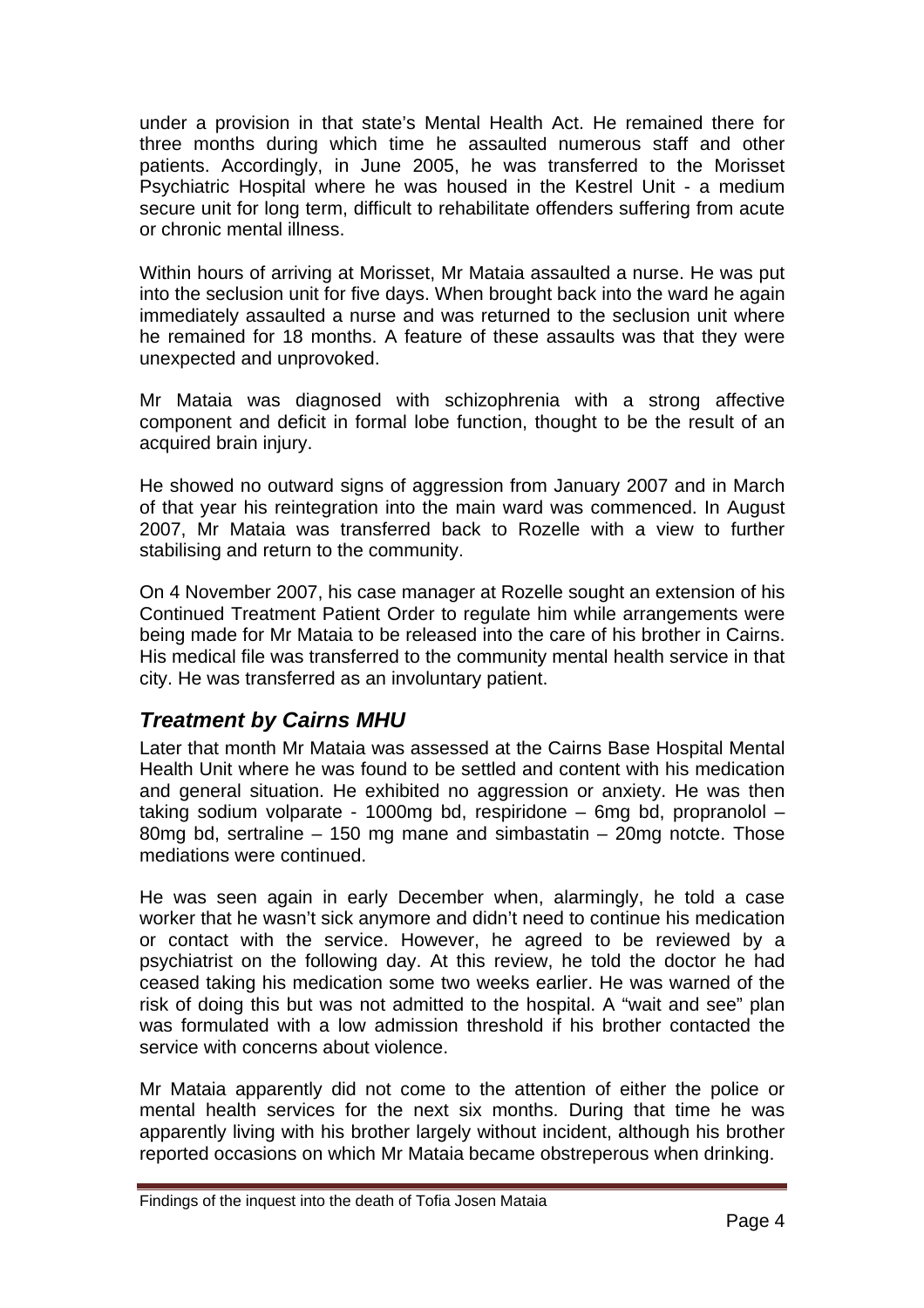On 5 June 2008, he came to the attention of police when found in a yard, laughing manically and acting in an aggressive and threatening manner. He was taken to the Cairns Mental Health Unit and made the subject of an involuntary treatment order (ITO). He was assessed to be psychotic characterised by grandiose and religious delusions, disorganised thought patterns and poor insight.

He was again medicated but did not settle. On a number of occasions in the following months, he absconded and had to be brought back by police, often affected by alcohol or drugs. He was noted to become aggressive and threatening when agitated and assaulted police, staff and patients on numerous occasions.

On 15 August 2008 his ITO status was changed to "community" and he was allowed to return to live with his brother. In a discharge summary retrospectively created after Mr Mataia's death, it was claimed he had "*made slow but steady progress on the ward".* This sits uncomfortably with an entry made on the day of his release which records; "*Tofia, unprovoked punched co client (name omitted) in the face again."* A similar entry was made two days earlier.

In any event, he was released into the care of his brother, with a supply of medication and an expectation that the community mental health team would have on going contact.

Strangely, he presented at the Cairns Base Hospital Emergency Department the next night requesting assessment of his psychiatric disorder, but left before any treatment could be provided.

It seems from the records that over the next week the team attempted to telephone and visit Tofia, only to lean from his brother that on 22 August he had left the home on the night of his discharge and had not been seen by him since.

In fact, by this stage, Mr Mataia was already in police custody, and he was never thereafter released.

On 18 August he was located inside premises in Cairns and charged with breaking and entering and wilful damage. He was granted watch house bail, but when signing the necessary paperwork, suddenly and without provocation or warning, he assaulted a police officer in the watch house. He was charged with serious assault and brought before the Cairns Magistrates Court the following day. The Court was not made aware of the extant ITO and he was remanded in custody. Mr Mataia was transferred to the LGCC on 21 August 2008.

Findings of the inquest into the death of Tofia Josen Mataia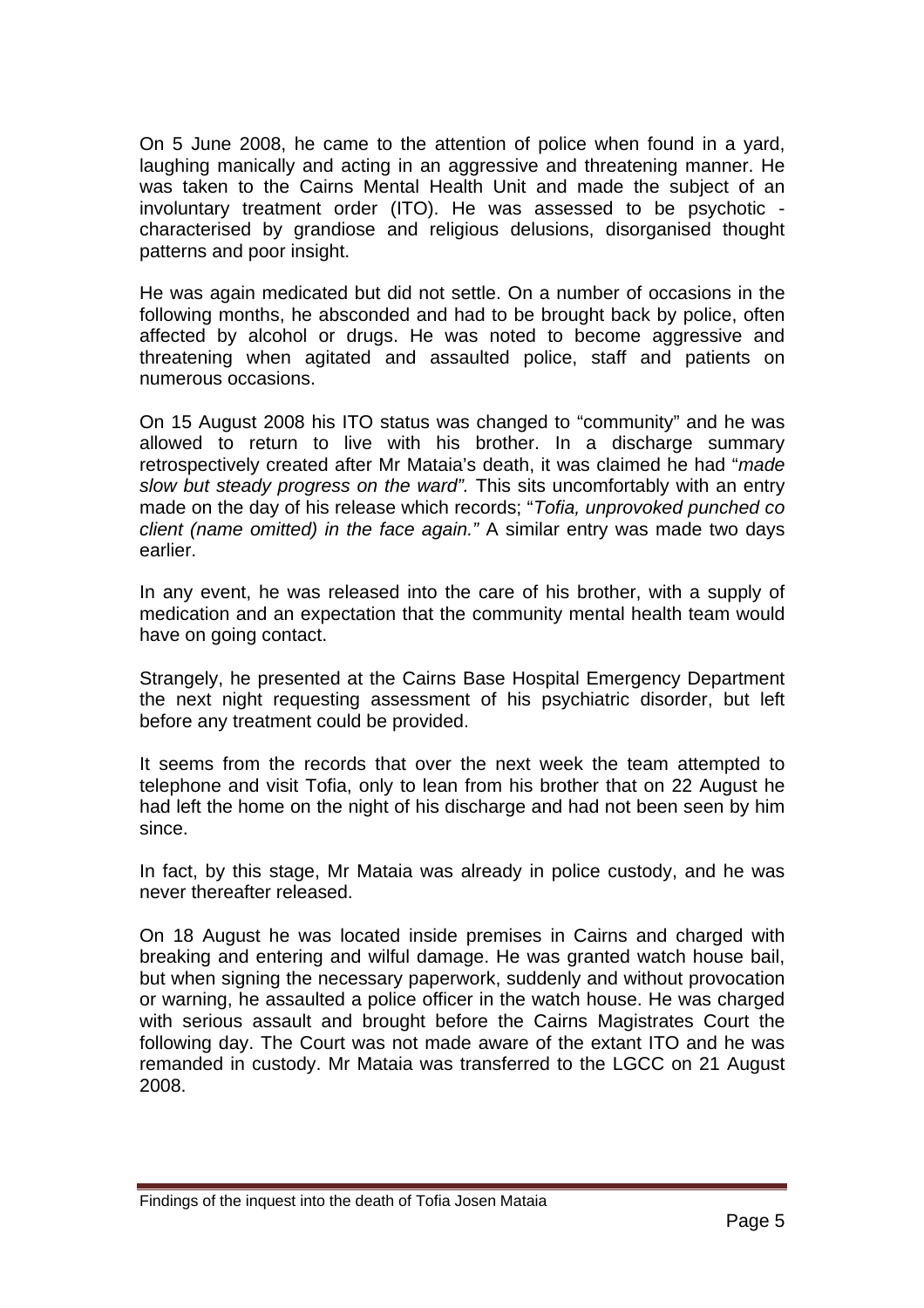### <span id="page-7-0"></span>*Lotus Glen Correctional Centre*

Soon after arrival at the LGCC an initial risks and needs assessment (IRNA) was undertaken by Barry Stormont, a first year provisional psychologist in his first professional position. Mr Stormont said he saw on the list of incoming prisoners, the word "*violent*" beside Mr Mataia's name and recalled one of the transport staff mentioning that he had assaulted an officer at the watch house.

Mr Mataia denied having previous convictions for offences of violence and said he had not had any contact with mental health services within the last six months. However he acknowledged that he had received treatment in NSW at some time in the past.

Mr Stormont did not seek to confirm any of this information as he misapprehended he could only access the relevant health files under freedom of information legislation. Accordingly, he too failed to learn of the ITO. I accept the submission made on his behalf that he had a very short time frame in which to make the assessment and it was never envisaged he would be providing therapy to Mr Mataia.

Mr Stormont assessed Mr Mataia's "*institutional risk*" to be "nil", apparently placing no store on the report of his being violent in the watch house. He assessed his "*individual risk/needs*" as "*acute psychological needs*." Accordingly, he referred Mr Mataia for a mental health assessment by staff from Prisoner Mental Health.

The nurse who assessed his medical needs had more success in eliciting from him that he had recently been a patient at the Cairns Mental Health Unit and had been taking Zyprexa – 5 mg bd. This was therefore continued and the need for a mental health assessment confirmed. However, it seems this nurse did not contact the service as presumably, had she done so, she would have learned of the ITO.

Two days later, before the mental health assessment could be undertaken, Mr Mataia went to the prison health centre complaining of a headache. He was given analgesic and told to sit. Without warning, he assaulted an officer by pushing him hard to the face causing the officer to fall to the ground. He was transferred to the DU while arrangements were made to transfer him to the CCC in accordance with QCS policy following such incidents. This proceeded without any assessment of Mr Mataia's mental state.

### *Capricornia Correctional Centre*

He arrived at the CCC on 25 August and was placed in the DU. The initial assessment noted no medical needs. He was seen by Dr Todorovic, a psychiatrist two days later. He told the psychiatrist he had a long history of cannabis abuse which apparently led this doctor to conclude he suffered from drug induced psychosis. He prescribed Zyprexa - 10 mg twice per day. No attempt was made to obtain any medical records.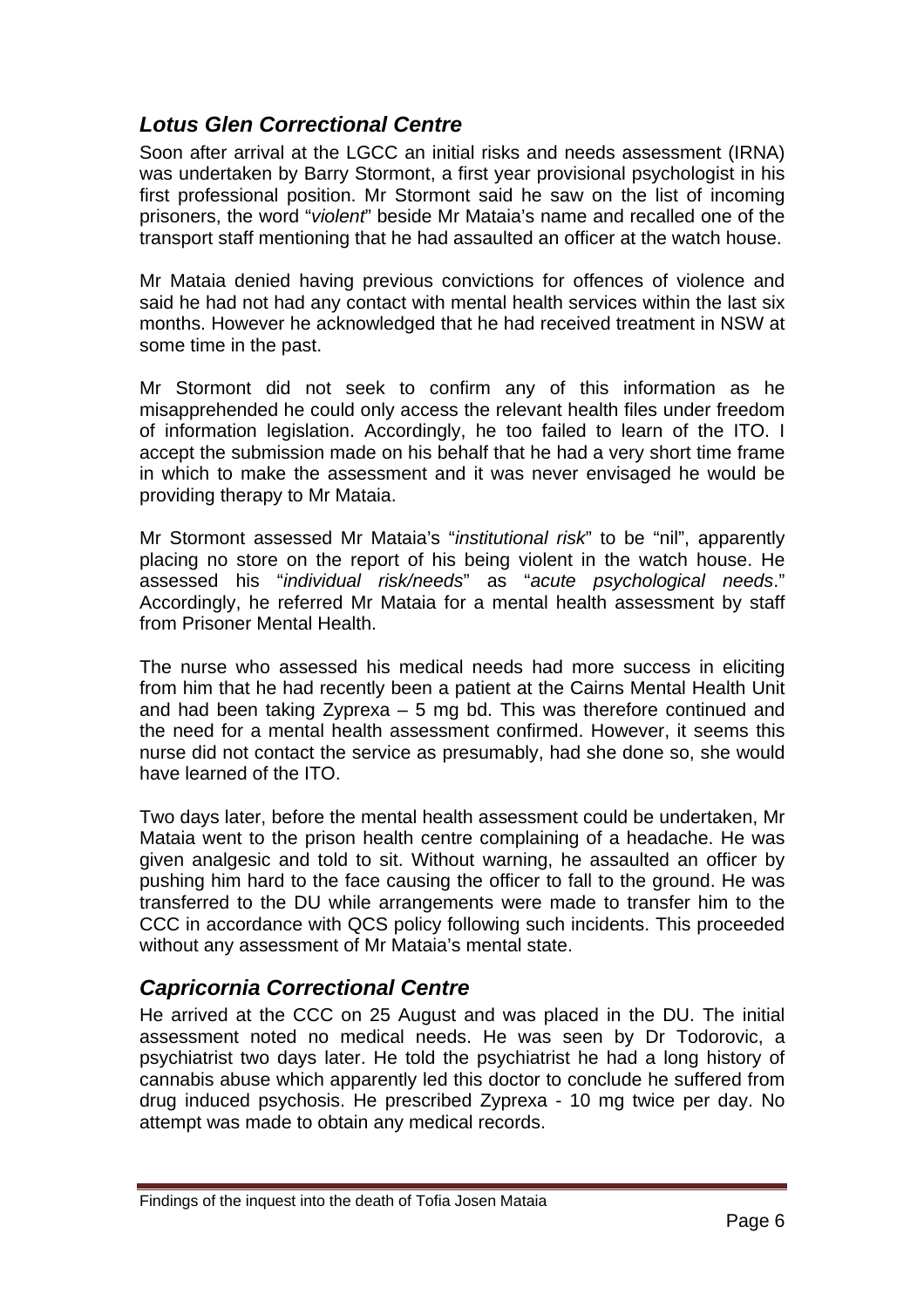<span id="page-8-0"></span>On the same day, an Acting Intelligence Analyst at the CCC spoke to a counter part at LGCC who advised her of Mr Mataia's propensity for violence. As a result she circulated an email to all CCC managers and supervisors advising that Mr Mataia had a mental health history. She also described the assaults at the Cairns watch house and the LGCC. She passed on a warning from LGCC that officers should remain out of arms reach when dealing with this offender.

On 28 August the Acting Assistant General Manager made a Safety Order based on that information received from LGCC. It authorised Mr Mataia to be held in the DU until 25 September for the good order and security of the facility. It contained the warning that officers should stay out of arms reach. However, four days later on 29 August, Mark Nelson, the Manager of Secure emailed the Supervisor in charge of the Secure Custody Section, advising that he'd been told by the nurse unit manager that Mr Mataia's medication and behaviour were both satisfactory and stable and that he should be moved out of the DU. The Chief Inspectors investigation report said the Safety Order was apparently not cancelled by Mr Nelson until 8 September. It also concludes he had no authority to take either step. I agree.

In any event, on the afternoon of 29 August, Mr Mataia was moved to cell 14 in cell block S8. A note made in his case file on that day refers to the LGCC incident and recommends that officers maintain caution when dealing with him.

On 8 September he was again seen by Dr Todorovic and an anti depressant, Zoloft - 100mg, mane – was added to his medication regime on account of Mr Mataia exhibiting poor impulse control.

He is seen by another psychiatrist on 28 September. Mr Mataia was cooperative and happy with his medication and so no changes were made. The prison medical file indicates Mr Mataia received his prescribed medication throughout his time in the CCC and the inquest heard evidence of steps taken to ensure prisoners to whom medication is administered actually take it. Post mortem blood samples confirmed that Mr Mataia was medication compliant.

The case notes detailing the CSOs contact with him reveal nothing out of the ordinary and Mr Mataia was not involved in any incidents of note over the ensuing seven weeks.

#### **The assault**

On 18 October CSOs Adam Gee and Richard Mielland were working in cell block S8. Neither regularly worked in that unit and neither was aware of Mr Mataia's history of assaultive behaviour. Mr Gee's only other contact with him had occurred the day before when he assisted the prisoner with the paperwork needed to have names added to his approved telephone contacts. At about 9.00am on the morning of 18 October Mr Mataia thanked Mr Gee for this assistance.

Findings of the inquest into the death of Tofia Josen Mataia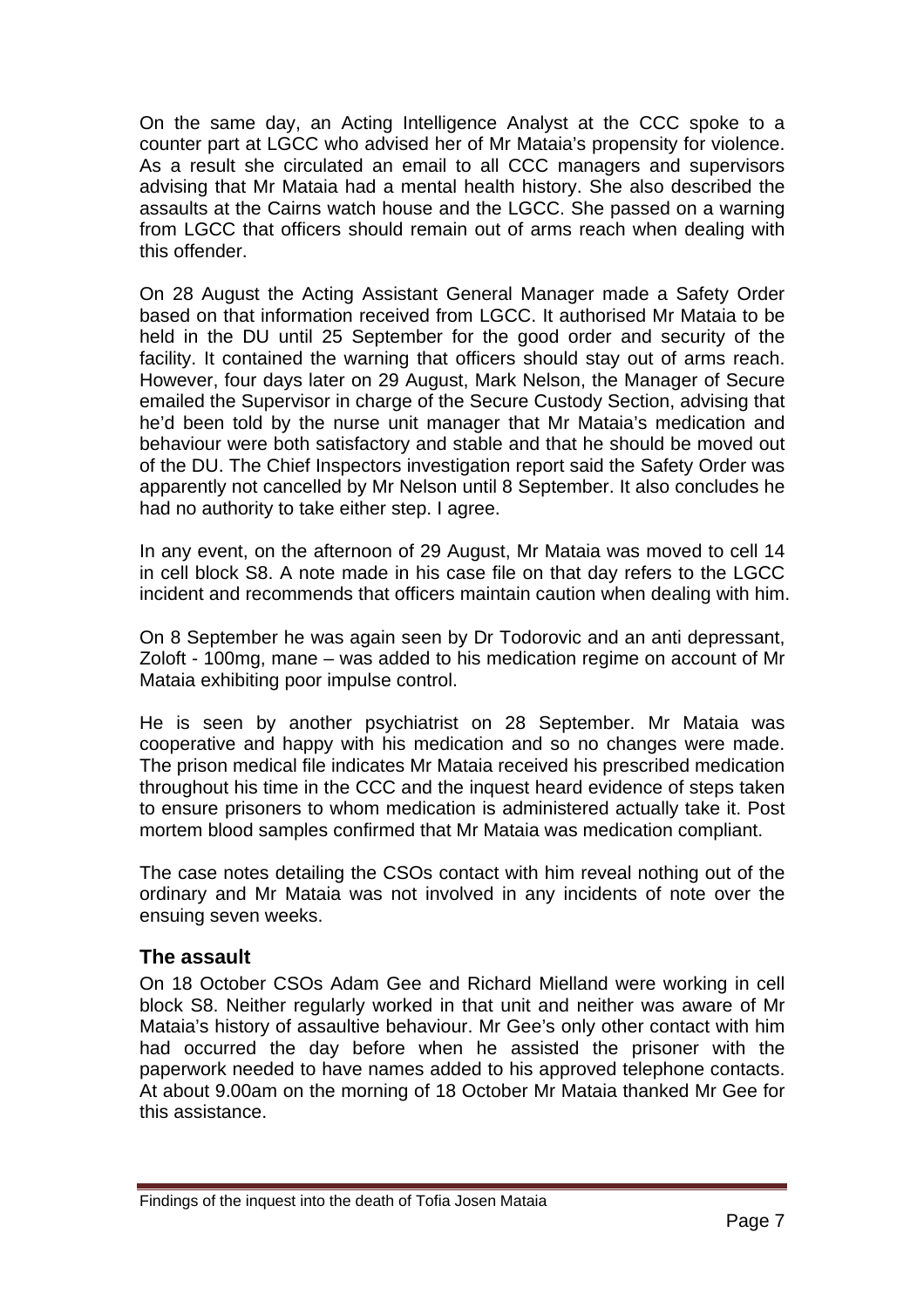<span id="page-9-0"></span>At about 10.30am the officers commenced a muster which required the prisoners to stand by their cell doors so the officers could check the cells and count the prisoners. The first count did not accord with their expectations and so they commenced repeating it. Mr Mielland was on the upper level and Mr Gee was moving around the ground floor. He passed by Mr Mataia as he went to look into cell 13. Without warning, he was struck to the head from behind and to his left. He reeled away and saw that Mr Mataia was the assailant. He noticed the prisoner had a blank expression on his face and was not saying anything. The prisoner advanced towards him throwing more punches which the officer avoided as he yelled at the prisoner to stop and explain himself. Mr Mielland recognized the urgency in the shouting and rushed to the stairway. He saw Mr Gee backing away across the day room, being followed by Mr Mataia. He immediately called a code yellow over his radio - officer being assaulted - ran down stairs and yelled at Mr Mataia to desist. He got between the two. Mr Mataia directed his attention to Mr Mielland and almost immediately punched him in the face. Mr Mataia kept swinging blows as the two officers grappled with him and wrestled him to the ground.

An officer in Secure Control heard the code yellow called. He immediately over rode the electronic gate locks to allow those responding to the code easier access to S8. She also directed a colleague to activate a CCTV camera to record the activity in that cell block. As a result the inquest had the benefit of a visual recording of much, but not all, of what next transpired. It commences at 10:32.52.

#### **The restraint**

Messrs Gee and Mielland were able to stop Mr Mataia punching them, but only by lying on him and each holding an arm. He would not cease his resistance and they could not get sufficient control to handcuff and move him. Accordingly, they lay on the floor in a tense impasse awaiting the arrival of an emergency response team. On the CCTV footage, Mr Gee can be seen with his hand pressed against Mr Mataia's jaw, a precaution he said to prevent the prisoner spitting on the officers.

At 10:34.28, the five member first response team arrived. They immediately took over trying to control Mr Mataia. They rolled him onto his stomach and wrestled his arms behind his back. He apparently resisted this and two of the officers used knee strikes in an attempt to overcome this. The delivery of knee strikes to the thigh of a prisoner is a technique taught for use in such situations. Both officers claim these blows were delivered to Mr Mataia's thigh. In my opinion this is unlikely to be accurate: the officers are next to each other and clearly land blows to different parts of Mr Mataia's body. However, this is of little significance. The force used was not excessive in the circumstances and unlikely to cause serious injury.

One of the officers, Grant Boyd, can be seen kneeling with one knee on Mr Mataia's upper back as the handcuffs are being applied. At 10:36.30, Mr Mataia was lifted to his feet, his head was pushed down so that he was bent

Findings of the inquest into the death of Tofia Josen Mataia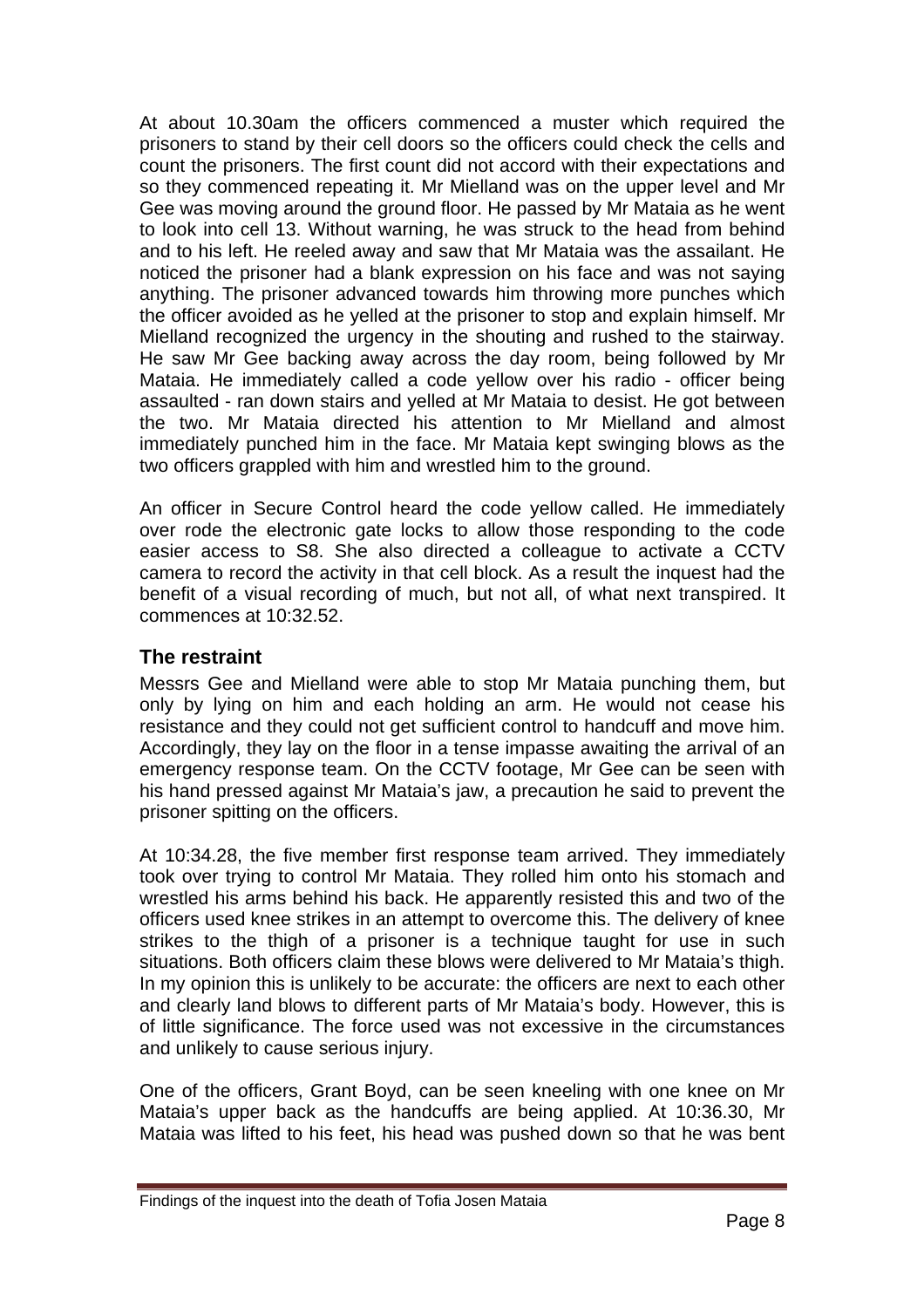at the waist as he was walked backwards out of the unit with officers on all sides holding him and guiding his movement.

The Supervisor Secure, Mr Chris Jasperson, a senior corrections officer, also came into the unit soon after the code yellow was called. He confirmed Mr Mataia should be taken to the DU, as would be usual in such cases. This involved moving him down two fenced walkways over a distance of about 150 to 180 metres. This area is not monitored by CCTV. The officers said in evidence that Mr Mataia continued to struggle as the group made their away along these walkways and he never became fully compliant. The officers said that for this reason they kept walking him backwards and bent over as that gave them greater control over him.

The videotape shows the group entering the DU at 10:40.12**[1](#page-10-0)**. Mr Mataia is walked backwards down the corridor to cell 5. Unfortunately, the camera operator who attempted to switch to the camera in that cell had difficulty locating it and vision is lost for 25 seconds.

The officers said that when they entered the cell, Mr Mataia was lowered onto his knees and then to his stomach in preparation for the handcuffs being removed. When vision is restored at 10:41.25, five officers are surrounding and bending over Mr Mataia, completely excluding him from the picture. One can be seen bending Mr Mataia's lower legs towards his buttocks, one is at his head, two are on his right side and one is on the other side or astride him.

All of the officers said that when he was placed on the floor and held there, Mr Mataia was told they intended releasing his handcuffs one at a time and that he should place his freed hand on the back of his head. He was asked to acknowledge that instruction but failed to do so. All of the officers said that when the first hand cuff was released Mr Mataia did not put his hand on his head, although it is difficult to understand how he could have when being held. In any event, they decided to re-cuff him. Before they could do so, the officer in front of his head indicated Mr Mataia was not breathing and so he called a code blue. That officer, Lyle Semple, said in evidence that Mr Mataia had not been struggling from the time he was lowered onto the floor.

It was also apparent that Mr Mataia had been incontinent of urine.

Mr Boyd said in evidence that when Mr Mataia was on the floor of cell 5 *"he still seemed very tense and quite tight" and* when he failed to comply with the instruction to put his freed hand on his head it was decided to reapply the hand cuff that had been released in case the prisoner used it to attack them. Mr Boyd says he had hold of the prisoner's left arm. However, the CCTV footage shows his hands in various places, other than holding the prisoner's arm. At one stage his left hand was on the back of an officer on the other side of Mr Mataia; he then puts that hand on the cell bed behind him, while his right hand is placed on the shoulder of the other officer. Later both hands can be

 $\overline{a}$ 

<span id="page-10-0"></span>**<sup>1</sup>** This is 1 minute and 33 seconds after they left S8. While the footage is from different cameras and I cant be sure their clocks coincide, this time frame seems reasonable

Findings of the inquest into the death of Tofia Josen Mataia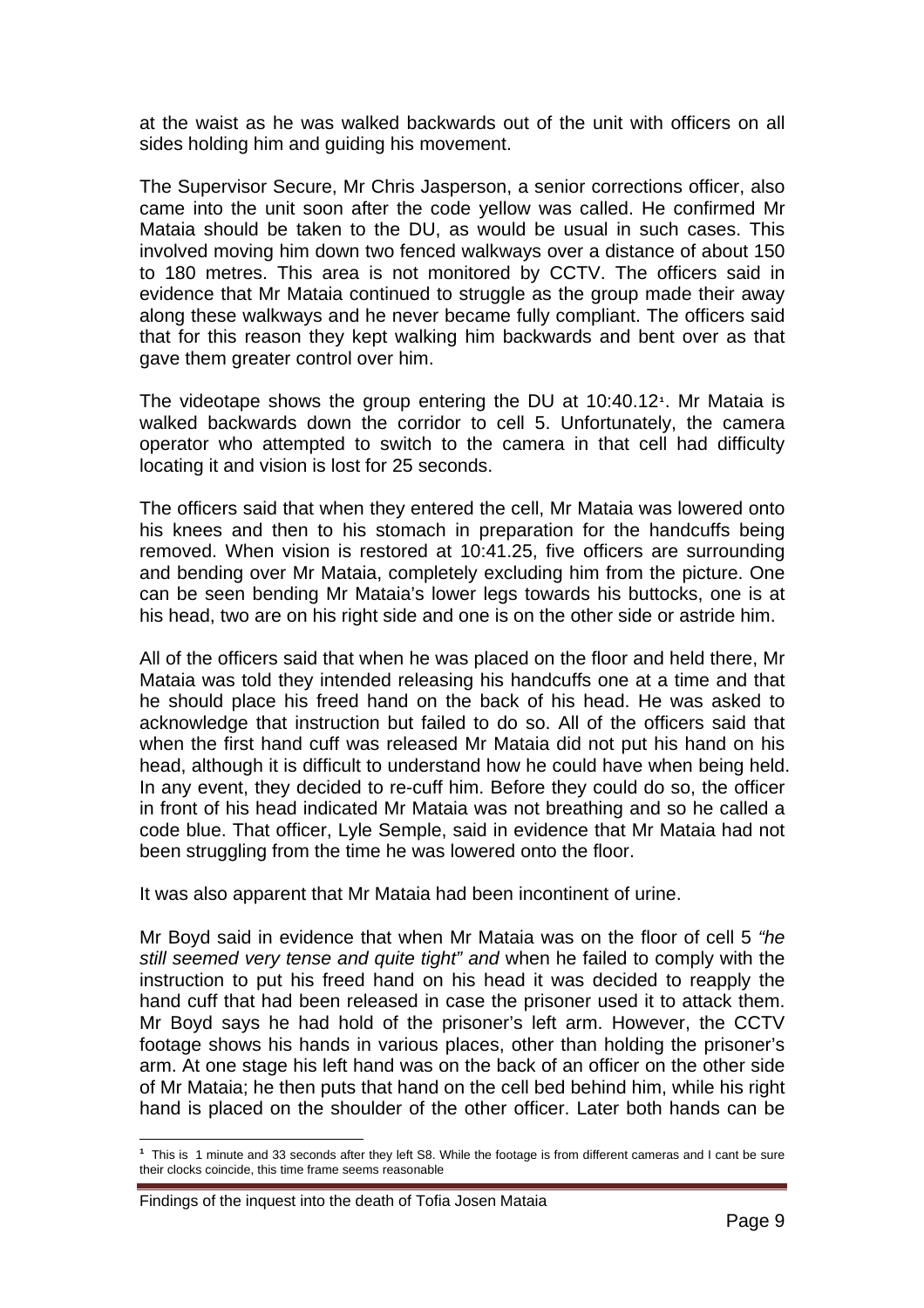<span id="page-11-0"></span>seen by his side. During this period this officer is seen to be more elevated than the others. Although he denied it, I am of the view he was kneeling on Mr Mataia's back, as he did in the S8 dayroom, and was using the cell bed and the other officer to maintain his balance.

#### **Code Blue**

A little more than two minutes after the group entered cell 5, the code blue was called and Mr Matai was rolled over into the recovery position after the other hand cuff was removed. The majority of the officers recalled him saying nothing throughout the whole struggle.

The CCTV footage shows they checked his pulse and seemed to clear his airway. The officers agreed they could find no pulse or respiration. They seem uncertain what to do next. They rolled him onto his back and then back into the recovery position. Finally they returned him to his back and commenced CPR.

They were still doing this when two nurses arrived at 10:46.16. The nurses spoke to the officers about the prisoner's condition but seemed reluctant to get involved in his care. About a minute later one of the nurses handed an air viva assisted breathing apparatus to one of the officers who, at the inquest, expressed disappointment that the nurse did not take over the CPR. He also said the air viva device came apart in his hands. The officers then return to using the laryngeal mask they had deployed before the nurses arrived. One of the nurses applied a pulse oxymeter to Mr Mataia's index finger which she believed confirmed what she'd been told by the officers about his having no pulse.

Sadly, the nurses had forgotten to bring a defibrillator. At 10:48.47, one of them left cell 5 and went back to the health centre to retrieve it. The officers kept rotating the giving of chest compressions. Three minutes after they had arrived at the cell, one of the nurses finally got down near the patient's head and examined him. She also assisted with exhaled air resuscitation for a brief period.

The nurses advised an officer to call for an ambulance. This call was made at 10:49am, some six minutes after the code blue was called.

The other nurse returned with the defibrillator and it was finally connected to Mr Mataia at 10:55.10. It showed Mr Mataia did not have a shockable rhythm and so it could not be used.

CPR continued until QAS officers arrived at 10.59. Those officers assessed the situation and at 11.20 advised that resuscitation attempts should cease and Mr Mataia was declared dead.

All officers left the cell and it was secured.

Findings of the inquest into the death of Tofia Josen Mataia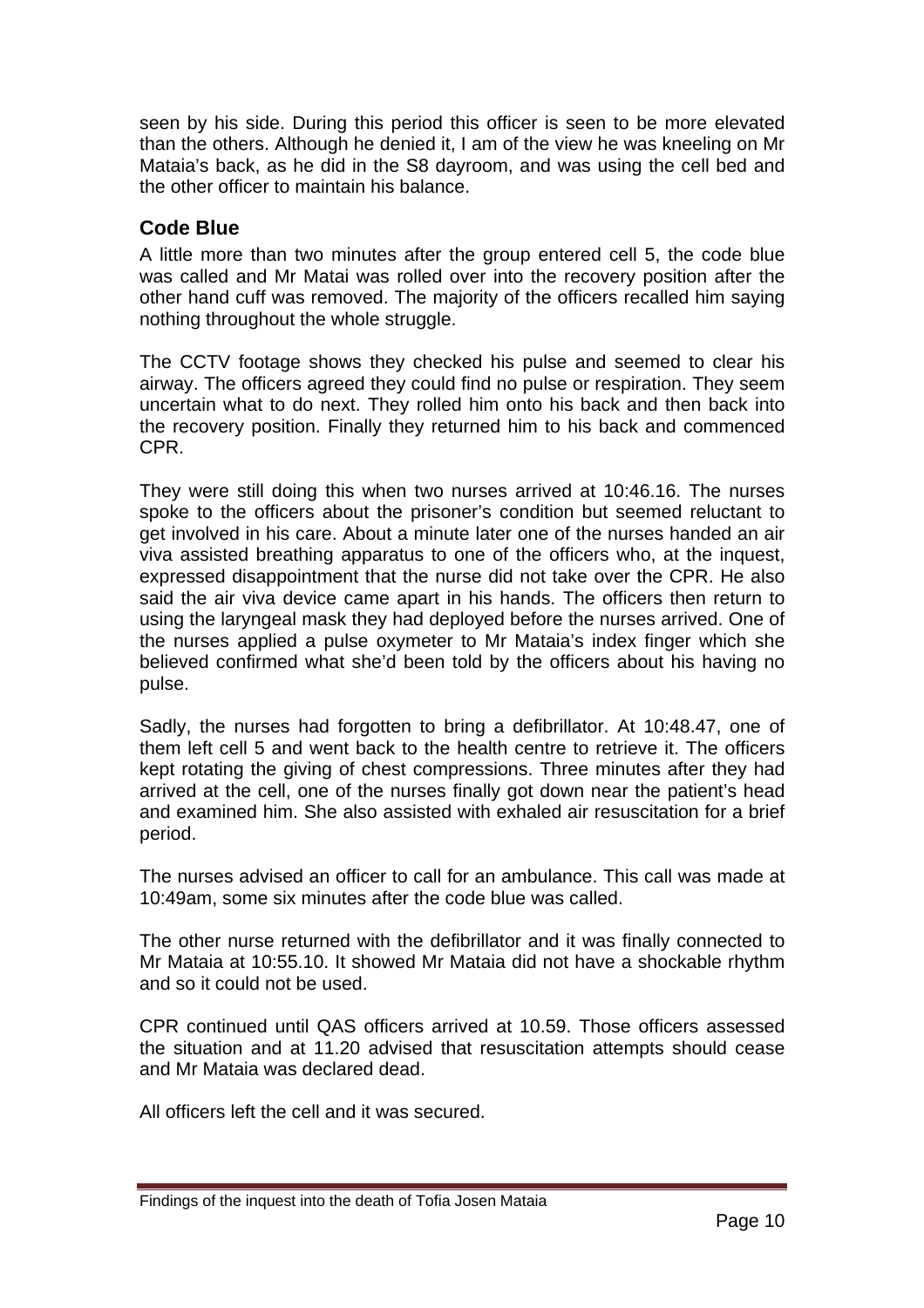#### <span id="page-12-0"></span>**Preservation of evidence and officer welfare**

The jail had been in "lock down" since soon after the code blue had been called. As lunch-time approached, the senior supervisor of the secure section, Mr Chris Jasperson, decided the prisoners should be let out of their cells for feeding because providing them with meals in their cells was far more labour intensive. However, letting them out required that all officers who had been involved in the incident return to their units. This occurred while attempts commenced to locate off duty officers to turn out to relieve them.

Police were called shortly after the death and numerous detectives and scenes of crime officers attended at the CCC soon after midday. The detectives took up with the General Manager, Mr Andrew Pike, and other senior officers. One of them advised Mr Pike that they would need to seize the uniforms worn by all CSOs involved in the incident. Arrangements were then commenced to find the officers spare uniforms to change into. This took some hours as a locker where some spare uniforms were supposed to be kept had apparently not been replenished and the officer with the key to the general store had to be called in. It seems further delay occurred because of a misguided belief that the uniforms had to be handed directly to a police officer.

As a result of these complications, the officers who had been involved in the incident were not segregated and their uniforms with blood and bodily fluids on them were not collected until some four or five hours after the incident; nor were they interviewed before this. Indeed two of the officers left the centre and declined to be interviewed at all. On the day of the incident, each provided a scant written report about the matter. It seems clear that two of those involved in the restraint of Mr Mataia colluded when compiling their reports.

This breakdown of the management of the incident had potential ramifications for the integrity of the investigation and the workplace health and safety of the officers. I shall return to it later in these findings.

Officers from the QPS CSIU attended at the centre the following morning and the investigation detailed earlier in these findings commenced.

### *The autopsy results*

Dr Beng Ong, an experienced forensic pathologist, performed an external and full internal autopsy on the body of Mr Mataia on 20 October 2008. He found extensive bruising to numerous parts of the body. Of particular relevance were bruises found on both temporals muscles (muscles of the temple) with the left side more extensive; bruises on both sides of the head immediately behind the ramus of the jaw just below the ear canal; a bruise on the right base of the neck; bruises on the back of the left chest; bruises to the upper arms; and deep tram line like bruises to the wrists.

The most significant internal finding was a 75% occlusion of the left anterior descending coronary artery.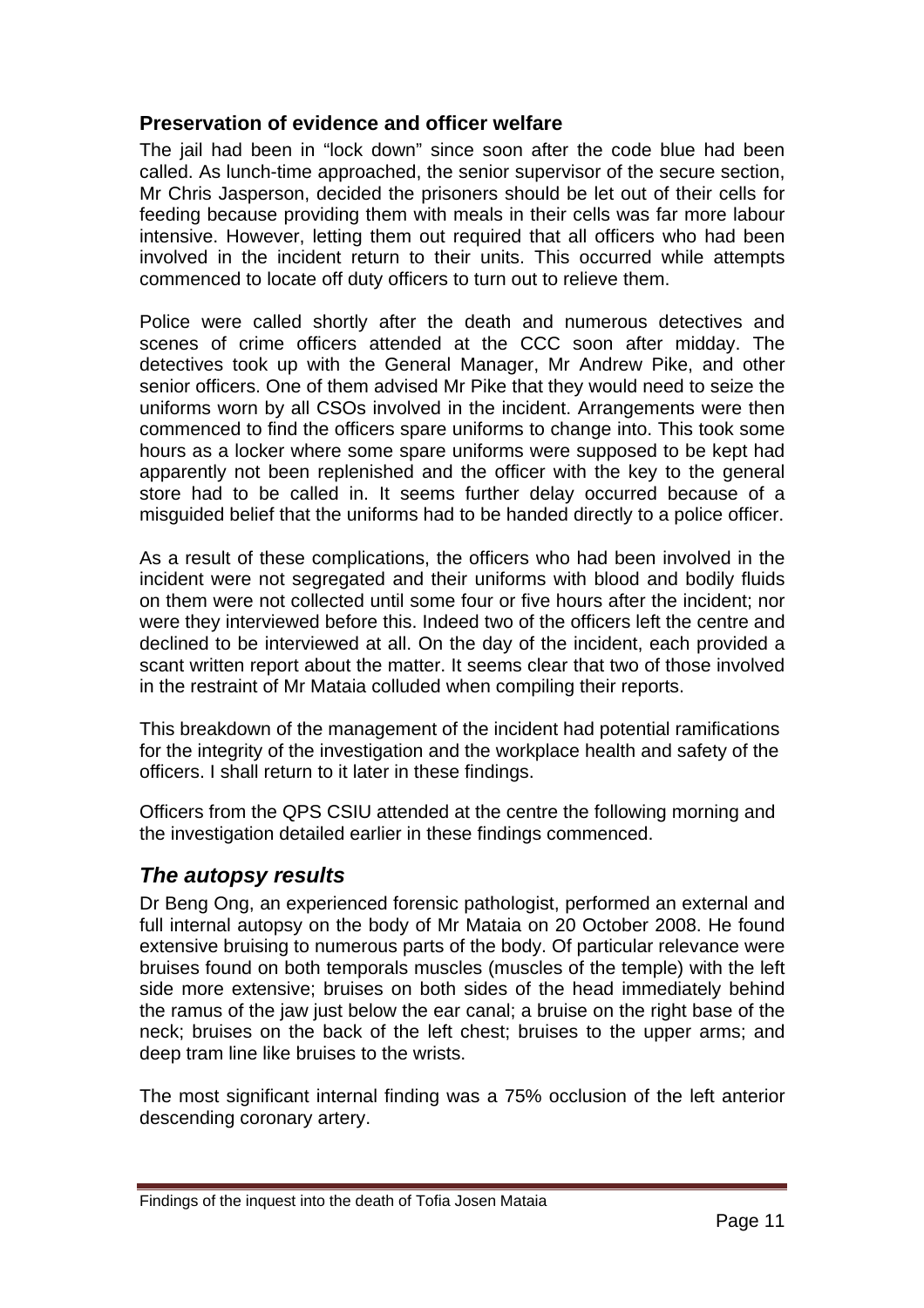<span id="page-13-0"></span>There was congestion to the face. The lungs had scattered areas of oedema and an occasional haemorrhage.

Although there was a small subarachnoid haemorrhage there was no underlying contusion.

Toxicology showed olazapine and sertraline, the drugs Mr Mataia had been prescribed for his mental illness. Dr Ong suggested both were above the therapeutic range, although for reasons I shall detail later I have discounted this.

After some brief discussion of the possibilities of the effects of the struggle and the restraint and a condition known as excited delirium, Dr Ong dismissed both and concluded that the cause of death was coronary atherosclerosis.

## **Conclusions as to cause of death**

The submission by Queensland Health that there was no connection between Mr Mataia's mental illness and his death is misconceived in my view. Clearly, his mental illness was the main cause of his offending behaviour. The inability of health care professionals to stabilise his condition despite their prolonged and continuing efforts was a primary factor in Mr Mataia's aberrant behaviour that led to his incarceration. Had his Mental Health Act status been brought to the attention of the court at his last appearance it is likely he would have been transferred to an authorised mental health service where his treatment would have been different to that he received in prison. In my view therefore both his mental illness and the failure to detect the existence of the ITO did contribute to his death, although none of those involved in caring for or processing Mr Mataia through the court and correctional system could reasonably have foreseen this. I do not suggest they should be held responsible for his death.

I turn now to the direct, proximate and medical cause of his death.

In my view, in his autopsy report, Dr Ong gave inadequate consideration to the circumstances in which Mr Mataia died before he concluded coronary atherosclerosis was the primary cause of death. When he gave evidence at the inquest he was willing to concede that other possibilities were more likely. For example, he acknowledged the struggle in which Mr Mataia was engaged for 10 or 11 minutes before he collapsed is likely to have produced biochemical changes that could precipitate heart failure.

I accept Mr Mataia suffered from atherosclerotic occlusion in his right anterior descending artery of such severity that it left him susceptible to spontaneous interruption of blood flow and sudden death. However, in my view it would be unsound to rely solely on this susceptibility to explain the mechanism of death, while ignoring Mr Mataia's activities immediately preceding death. This was touched on by Dr Ong in his autopsy report when he noted:

*"The potential of collapse would have been enhanced by the activities of the deceased prior to his death."*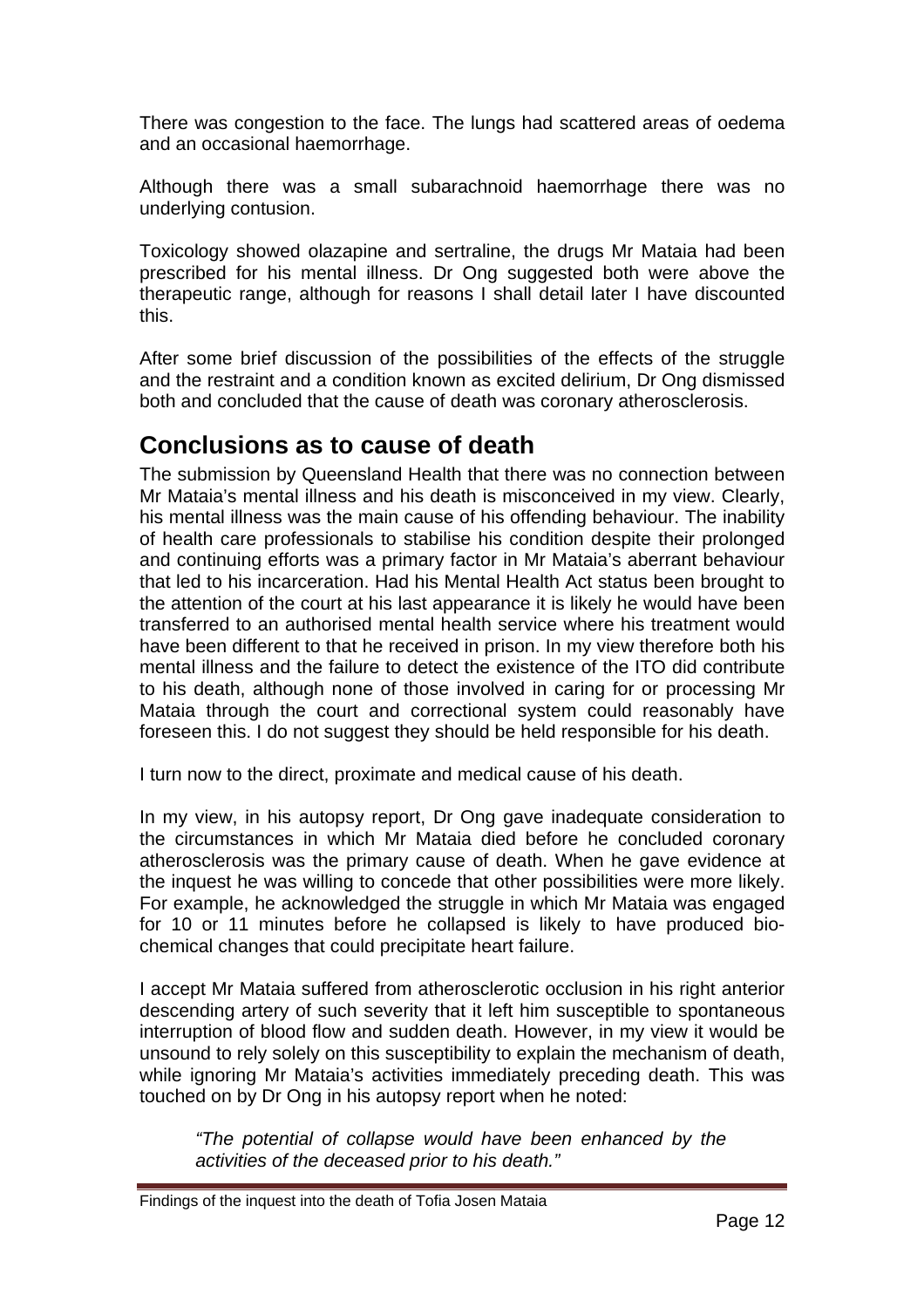Dr Ong explained this was a reference to the phenomenon referred to as "post exercise peril" which may be characterised by increased levels of catecholamines such as adrenaline and noradrenaline and a higher demand for oxygen. These changes, in the minutes after physical exertion are known to increase the risk of cardiac related death where the individual concerned is already compromised by a narrowed lumen in one or more of the coronary arteries.

Dr Ong also acknowledged the position in which Mr Mataia was restrained in cell 5 could compromise his respiration at a time when he needed more, not less, oxygen. He said he could not find any "*prominent*" signs of asphyxia, although he conceded the congestion found to Mr Mataia's face post mortem was one such. He acknowledged that artefacts usually associated with asphyxial deaths may not be present in restraint asphyxia cases. He also agreed the length of time between Mr Mataia being placed in a prone position in cell 5 and the discovery that he was not breathing was consistent with the time lapse one would expect in a case of restraint asphyxia. However, he said he dismissed restraint asphyxia as the primary cause of death because the restraint had ceased some time before Mr Mataia collapsed. That is not my view of the facts. Accordingly, I consider that possible cause needs further examination.

Counsel assisting helpfully tendered into evidence a chapter from a specialist autopsy text. **[2](#page-14-0)** In the section dealing with restraint asphyxia, the initial sentence gives reason for caution;

*The concept of restrain asphyxia as a distinct pathologic entity has not met with universal agreement, but sudden death occurring in the setting of restraint is a scenario not uncommonly encountered by most, if not all, forensic pathologist*.

Later in the same section the following appears:

*The mechanism of death during prone positioning with violent resistance has been ascribed variously to positional asphyxia, mechanical asphyxia, and catecholamine induced cardiac rhythm disturbance. Much of the evidence appears to be circumstantial and intuitive and the matter is further complicated by the observation that some asphyxial deaths show little in the way the so called classic asphyxial signs; petetchia, cyanosis, congestion or oedema.* 

The author highlights the danger of prone restraint is that it can entail interference with adequate chest expansion and pulmonary ventilation. He also notes "*one other factor in particular, truncal obesity or protuberant* 

<span id="page-14-0"></span> $\overline{a}$ **<sup>2</sup>** Woodford NW, Injuries and death resulting from restraint, in Essentials of autopsy practice, Rutty GN (ed)

Findings of the inquest into the death of Tofia Josen Mataia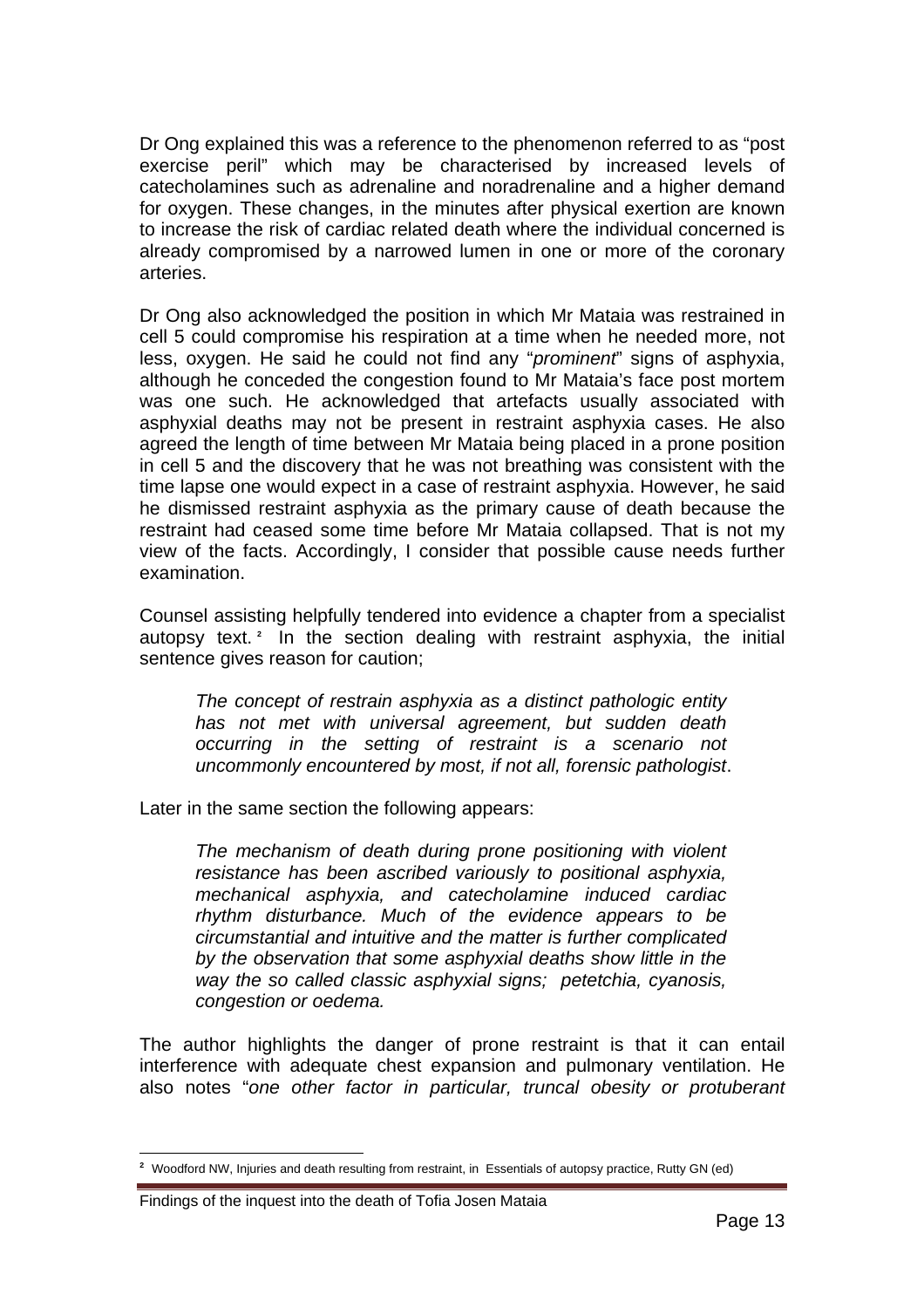*abdominal panniculus, may result in the splinting of the diaphragm in the prone position."*

In a section starkly reminiscent of what occurred in this case the author notes:

*Despite the conflicting physiological studies, intuition suggests it may not be unreasonable to postulate that extreme, prolonged physical exertion could result in a degree of hypoxemia, lactic acidosis, catecholamine surge and hyperkalemia to which restricted ventilation is added, resulting in a potentially lethal combination alone or in association with other factors such as cardio vascular disease.*

It was apparent that the prison officers involved in this matter had received no training in relation to positional asphyxia. I accept the evidence of those officers that they had not even heard of the term. That is an issue I shall return to later. It is also apparent that QCS has taken some action to remedy this deficiency and the training material they now use helpfully summarises the research the agency's training and policy section undertook about the issue. The material warns officers of "*a number of important factors commonly accepted as contributing to this phenomenon".* It then goes on to list them as follows:

*Psychosis - Subjects displaying psychosis can go into oxygen debt very quickly when restraint positions prevent recovering such oxygen deficit, heart rhythm disturbances can occurring resulting in death;* 

*Obesity – subjects with large protruding stomachs or "beer bellies" are at risk from PA as the contents of the abdomen can be forced upwards in the abdominal chest cavity when the subject is in the prone position. This places pressure on the diaphragm thereby restricting respiration;* 

*Diaphragm muscle fatigue – this may occur after an intense period of physical activity i.e. a violent struggle. Such subjects may experience a lack of oxygen to working muscles and body tissues in general commonly referred to as hypoxia. Subjects may not present any clear symptoms of hypoxia to officers and simply stop breathing whilst being restrained;* 

*Cardio vascular disease – reduces lung capacity and blood flow which restricts the body's ability to exchange gases between the lungs and vessels; and* 

*Multiple officers – where several officers are required to hold a subject down in the prone position pressure can be placed on a person's ribcage restricting respiration.* 

Findings of the inquest into the death of Tofia Josen Mataia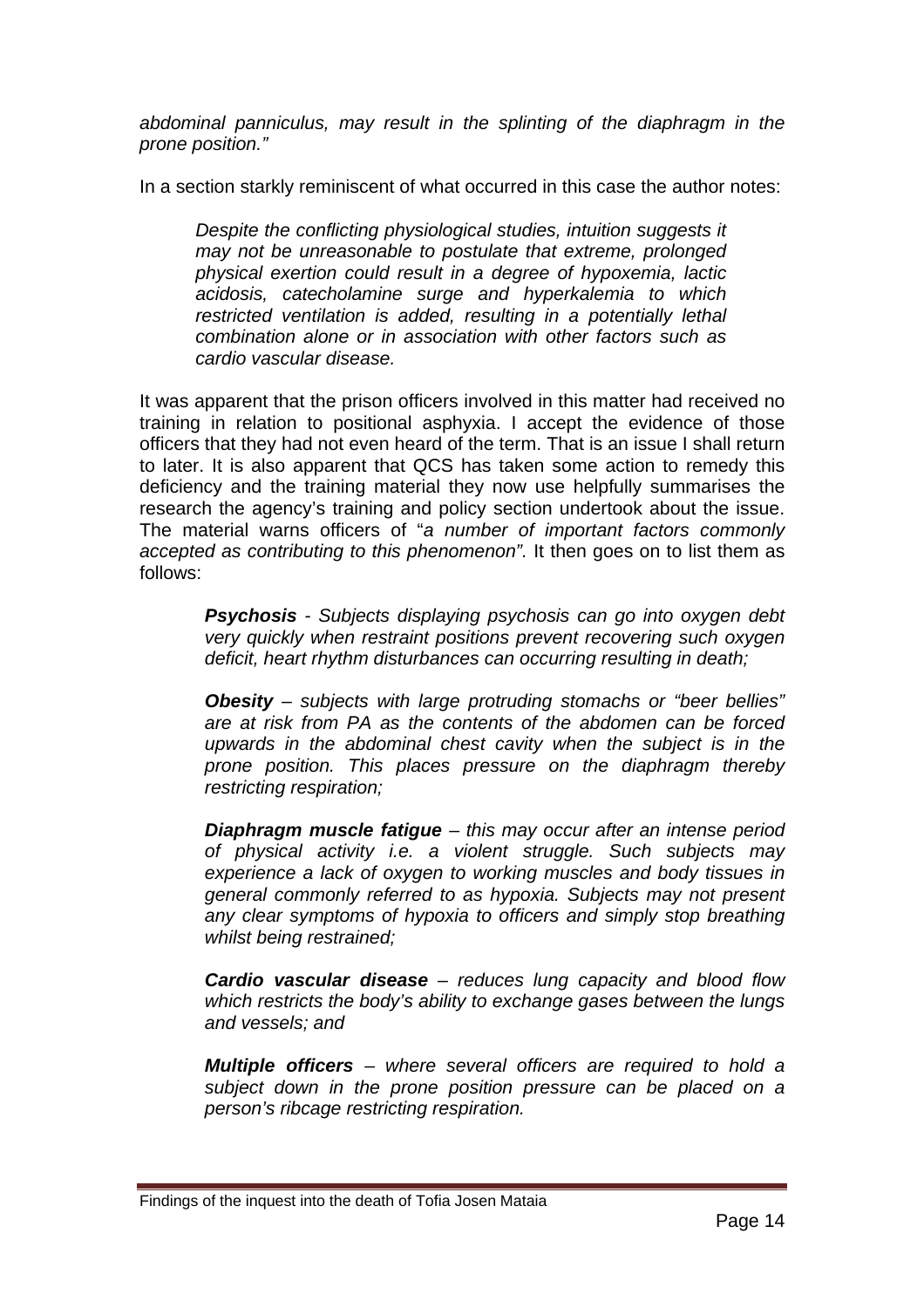Later in the material, when explaining the development of positional asphyxia, the material describes the desperation of the subject as he continues to struggle in an attempt to breathe.

*Responding officers may perceive this as a continued threat and apply even more force to restrain the subject. The subject, totally restrained in the prone position is unable to move and expends what energy they have left trying to inflate their chest in an attempt to breathe. It is at this point that the subject may become lethally exhausted and die. Even with immediate first aid the subject is rarely able to be resuscitated.* 

It is likely Mr Mataia was undergoing some type of psychotic episode when the struggle commenced. His unreasoned attack on Mr Gee and his blank expression and silence throughout the ensuing struggle are consistent with his history of such episodes and support this conclusion.

He was undoubtedly obese and had extensive abdominal fat.

He engaged in a prolonged struggle with up to six officers. All say that he continued to struggle as he was moved from S8 to the DU. He was bent over from the waist with his hands cuffed behind his back when being moved; a position that no doubt hindered his capacity to recover from the oxygen debt he would have suffered after the initial struggle.

In the DU cell 5 he was held down by five officers, some of whom believed he was continuing to resist them and who accordingly continued to exert downward pressure on his back and legs. For the reasons detailed earlier, I conclude these efforts included one officer kneeling in the middle of Mr Mataia's back. The resultant bruises support this conclusion. Dr Ong agreed the ability of Mr Mataia to meet increased oxygen demand would be inversely proportional to the amount of downward pressure placed on him during the period of restraint.

When placed in the prone position, with hands secured behind the back and with downward pressure from the CSO's restraining him, Mr Mataia's body shape would have contributed to a restriction in oxygen intake. Even though the airway remains clear, it is recognised that such situations can lead to "splinting" of the diaphragm; reducing the capacity of the lungs on inspiration.

Mr Mataia's struggle at this stage was equally explicable as a vain attempt to breathe. He was in the position for about two minutes before it was noticed he had stopped breathing and the restraint was released.

The literature recognises ascribing a single, neat cause of death to situations such as that involving Mr Mataia is extremely difficult and likely inappropriate.**[3](#page-16-0)**

<span id="page-16-0"></span> $\overline{a}$ **<sup>3</sup>** Woodward, NWF *Injuries and Death Resulting from Restraint,* "Essentials of Autopsy Practice", Springer, 185

Findings of the inquest into the death of Tofia Josen Mataia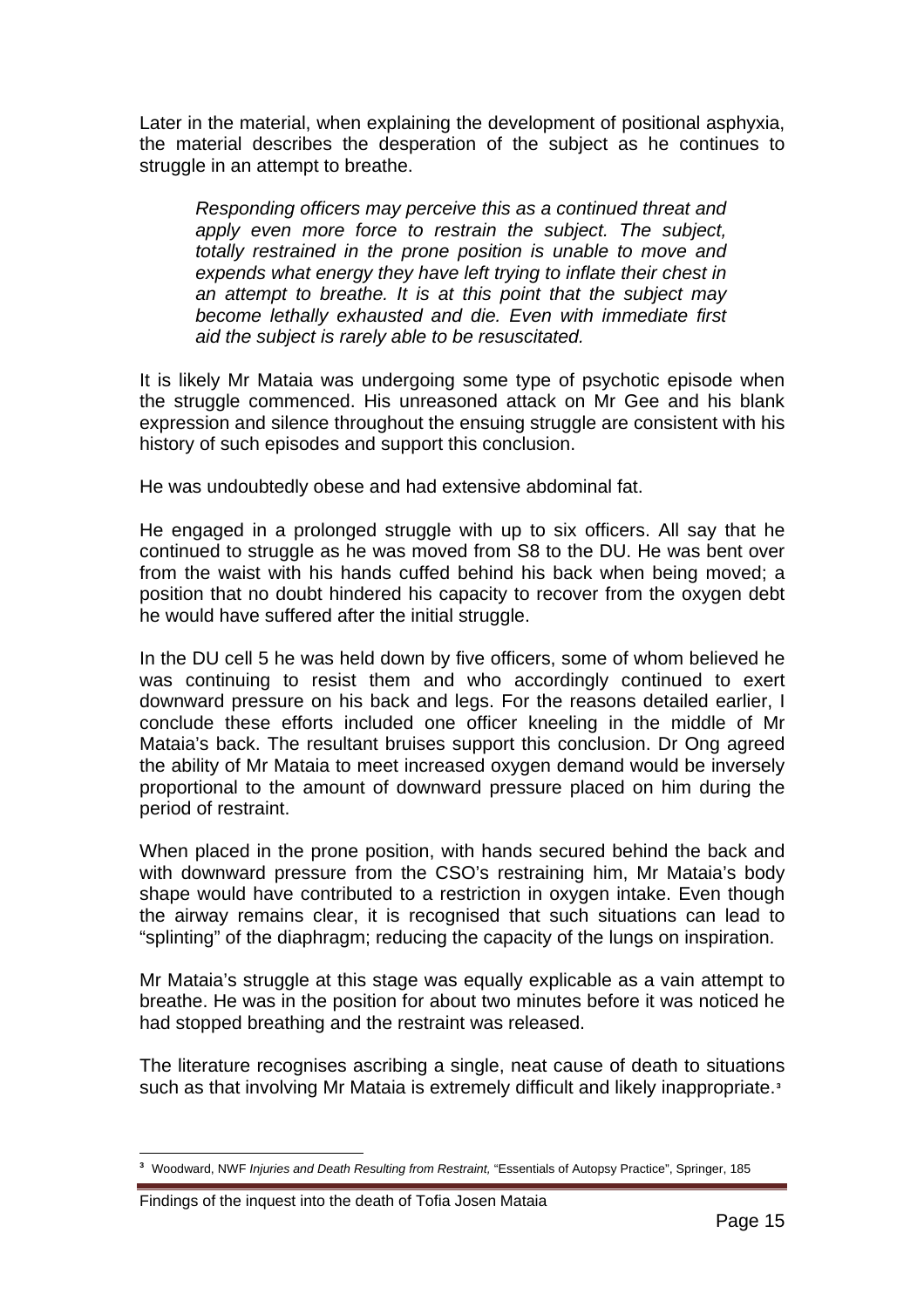<span id="page-17-0"></span>In my view it is likely the manner in which Mr Mataia was restrained combined with the violent prolonged struggle and his underlying heart disease caused his death.

In his autopsy report Dr Ong noted sertraline toxicity to be a significant background condition related to the death. This was based on toxicology analysis showing a level of 0.5mg/kg. Sertraline is a drug found in the antidepressant medication Zoloft which had been prescribed to Mr Mataia by medical staff at the CCC. Counsel assisting caused this result to be reviewed by Dr Olaf Drummer a specialist toxicologist. He reported:

*In post-mortem environments there is diffusion of drug from tissue sites to pooled blood. This often causes an elevation of blood concentrations since tissue concentrations are often higher than the blood concentration. This is known as postmortem redistribution. In the case of sertraline it is known to undergo elevations in blood concentration postmortem. A concentration of 0.5 mg/kg would, in my view still be consistent with "therapeutic use", i.e. concentrations from prescribed doses. This means that the actual concentration at the time of his death is likely to have been lower, and probably much lower than the 0.5 mg/kg.* 

Having regard to that evidence, I conclude the sertraline levels found at autopsy were consistent with therapeutic levels during life. Although it can increase the propensity of the heart to undergo dysrhythmia, sertraline is unlikely to have contributed to Mr Mataia's death.

# **Findings required by s45**

I am required to find, as far as is possible, the medical cause of death, who the deceased person was, and when, where and how he came to die. As a result of considering all of the material contained in the exhibits and the evidence given at the inquest I am able to make the following findings.

**Identity of the deceased** – The dead man was Tofia Josen Mataia.

- **How he died** Mr Mataia died after he assaulted two prison officers and a lengthy struggle ensued, as five other officers, who were not aware of the dangers of restraint asphyxia, sought to restrain him, move him to a detention unit and then pinned him to the floor for some minutes.
- **Place of death** He died while in custody at Capricornia Correctional Centre at Rockhampton in Queensland.
- **Date of death** He died on 18 October 2008.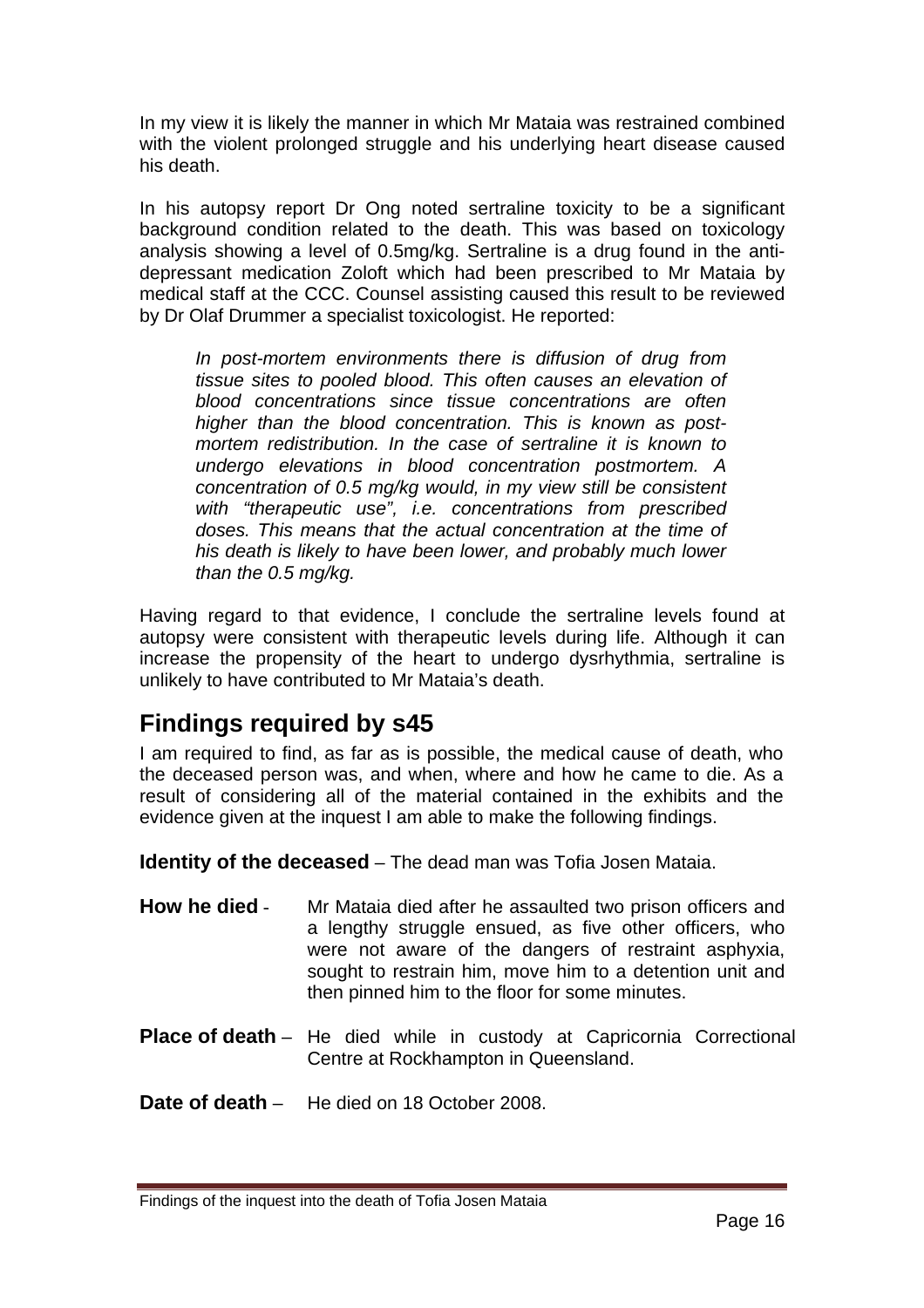<span id="page-18-0"></span>**Cause of death** – Cardiac arrest as a result of the combined effects of severe coronary atherosclerosis, obesity, schizophrenia, a violent struggle and prone restraint.

### **Referral to DPP**

The Coroners Act, in s48, requires a coroner who, as a result of information obtained while investigating a death, "*reasonably suspects a person has committed an offence"* to give the information to the appropriate prosecuting authority.

I take "*committed an offence*" to mean that there is admissible evidence that could prove the necessary elements to the criminal standard. That would include the evidence necessary to rebut any defence reasonably raised by the evidence. The facts of this case require I consider whether the information gathered during the investigation and inquest should be referred to the DPP to enable him to determine whether any of the CSOs should be prosecuted for unlawfully killing Mr Mataia.

Section 291 of the Criminal Code provides that it is unlawful to kill another person unless that killing is authorised, justified or excused by law.

Section 293 of the Code states that. "… *any person who causes the death of another, directly or indirectly, by any means whatever, is deemed to have killed that other person."*

Section 300 of the Code states that, *"Any person who unlawfully kills another person is guilty of a crime, which is called murder, or manslaughter, according to the circumstances of the case."* 

In *R v Carter [4](#page-18-1)* the Court of Appeal examined the issue of causation as it arises in Section 293 in cases where there may be no single cause of death. The court adopted the reasoning of Dean and Dawson JJ in *Royall v The Queen:-* 

*"… if the accused's conduct is a substantial or significant cause of death that will be sufficient given the requisite intent, to sustain a conviction for murder. It is for the jury to determine whether the connexion between the conduct of the accused and the death of the deceased was sufficient to attribute causal responsibility to the accused."[5](#page-18-2)*

In *Royall,* Toohey and Gaudron JJ noted that the jury must be told that they need to reach a conclusion as to what caused the death but stated:

 $\overline{a}$ **<sup>4</sup>** [2003] QCA 515

<span id="page-18-2"></span><span id="page-18-1"></span>**<sup>5</sup>** *1991) 172 CLR 378* at *423*

Findings of the inquest into the death of Tofia Josen Mataia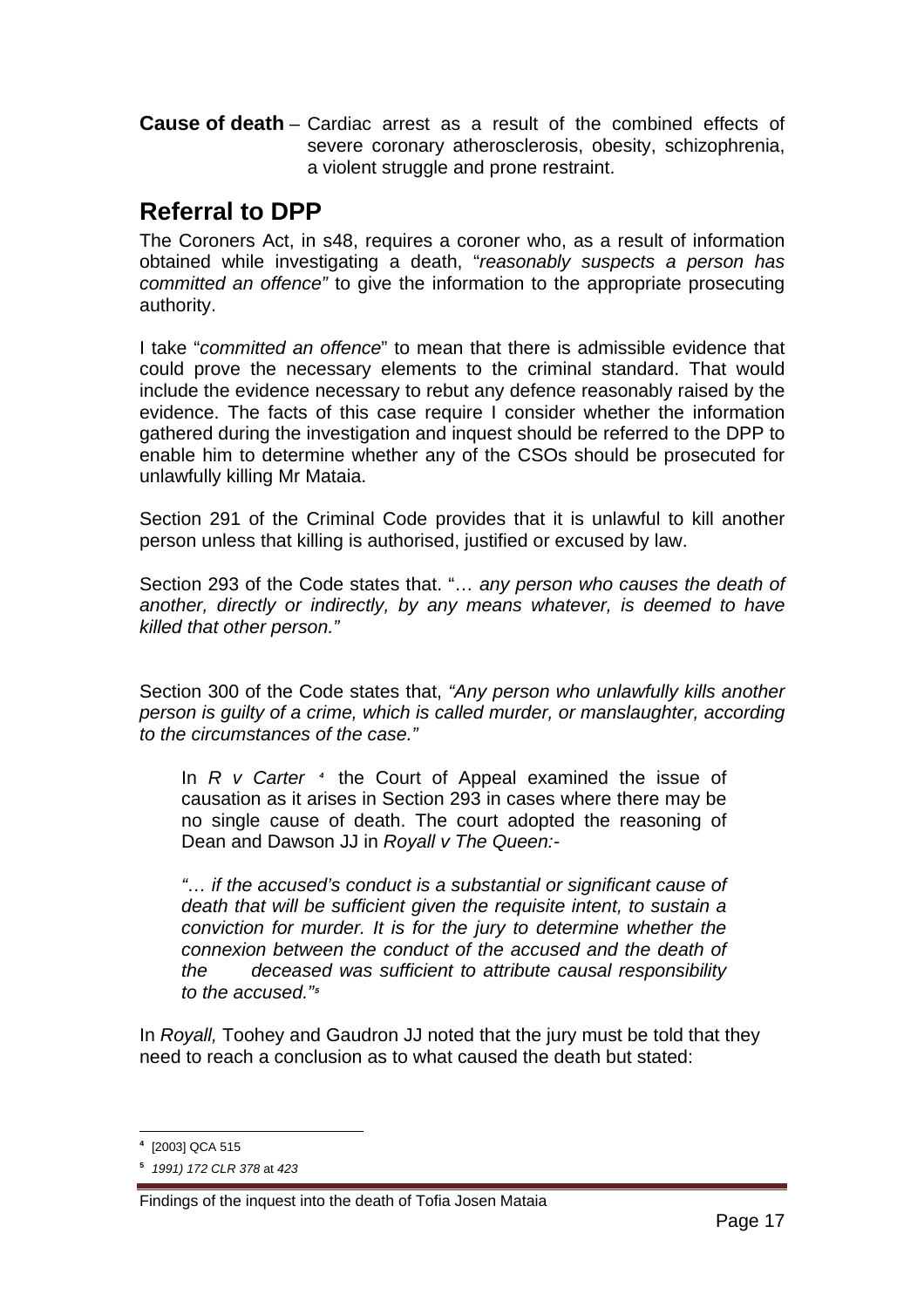<span id="page-19-0"></span>"*That does not mean that the jury must be able to isolate a single cause of death; there may be more than one such cause … In that event it is inevitable that the jury will concentrate their attention on whether an act of the accused substantially contributed to the death."* 

In *Carter,* McPherson JA considered that the use of the words 'substantial' and 'significant' in the above passages were made in the context of their being synonyms.

In order to prove the elements of an offence in the present case, it would be necessary to establish that:-

- the application of force by one or more CSO's was a substantial or significant cause of his death; and
- the killing was not justified, authorised or excused by law.

I have found it is more likely than not that the force used by the CSOs contributed to the death. I can not quantify the extent of that contribution but it may have been substantial or significant. However, I have made that finding on the civil standard. It is less clear that a jury could be so satisfied beyond reasonable doubt.

Further, I accept that the CSOs did not intend to cause serious harm to Mr Mataia and that his death would not have been reasonably foreseeable by a person with their limited and inadequate training. As a result, the Crown could not rebut the defence of accident set out in s23 of the Code. Accordingly, I do not intend to refer the material to the DPP.

# **Referral to the Nursing & Midwifery Board**

The Act provides in section 48(4) that a Coroner may give information about a person's conduct to a disciplinary body for the person's profession if the Coroner believes the information might cause the organisation to take steps in relation to the conduct.

As of 1 July 2010 the Nursing and Midwifery Board of Australia is the body appointed to consider complaints and notifications about the conduct of medical professionals in Queensland.

The *Health Practitioner National Law Act 2009* (Qld) ("HPNLA") sets out the grounds on which voluntary notification can be made to the Board in section 144. These include:

*(a) that the practitioner's professional conduct is, or may be, of a lesser standard than that which might reasonably be expected of the practitioner by the public or the practitioner's professional peers;* 

Findings of the inquest into the death of Tofia Josen Mataia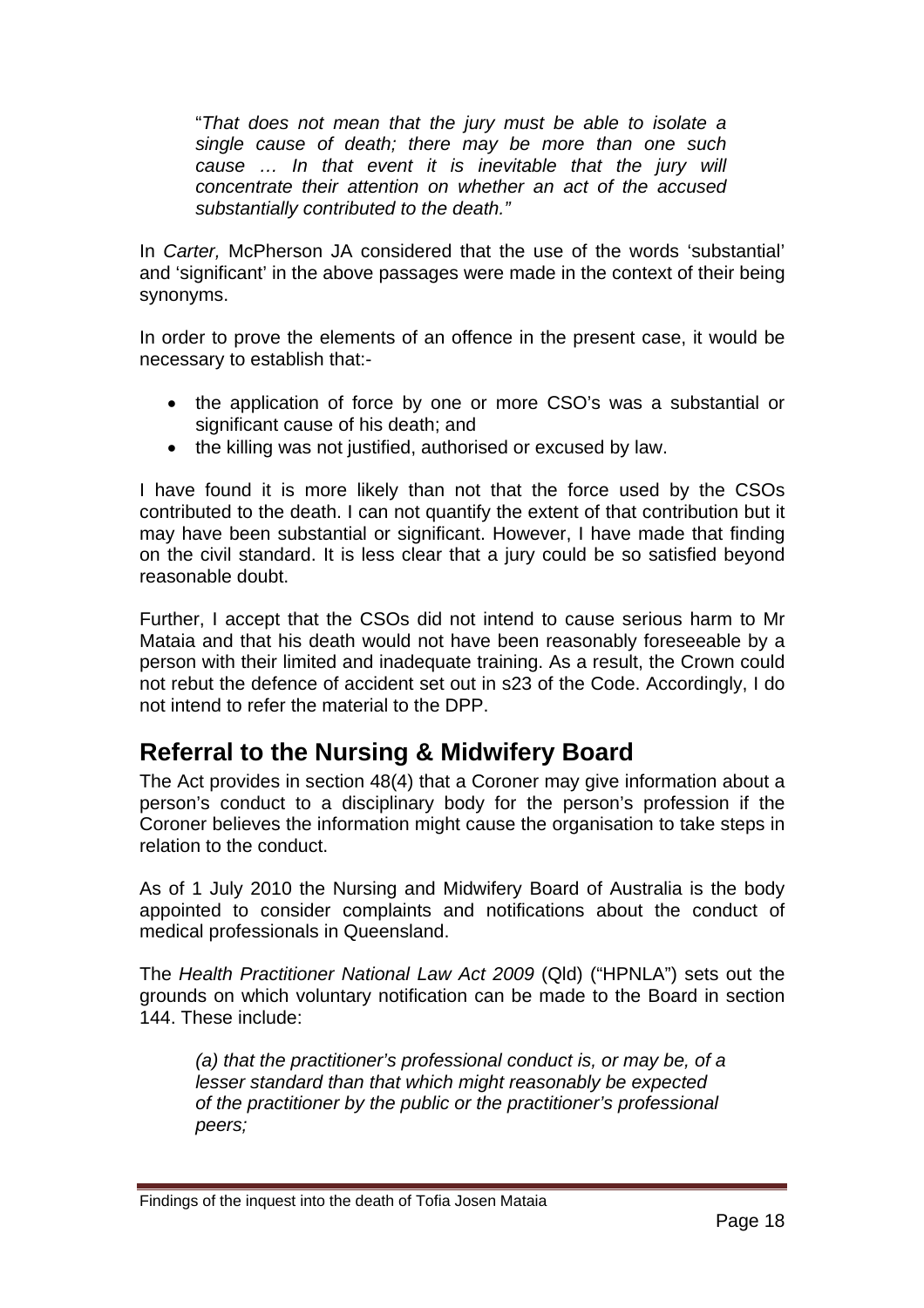*(b) that the knowledge, skill or judgment possessed, or care exercised by, the practitioner in the practice of the practitioner's health profession is, or may be, below the standard reasonably expected;* 

The HPNLA confers powers on the Board to investigate and commence disciplinary proceedings as a result of a notification.

There were aspects of the response to the code blue which are concerning.

The failure of the nurses to conduct a formal clinical assessment of Mr Mataia on their arrival was inappropriate. It was not reasonable to rely on the CSOs' assessment that Mr Mataia had no pulse for example and I do not accept they could have seen that his pupils were fixed and dilated when they were standing some distance from him. It may well be they were correct in their assessment that Mr Mataia was already dead and that may explain the laxity of their response but it does not excuse it.

One of the nurses should have immediately got down near the patient and reviewed and recorded his vital signs.

The nurses should also have taken a more active role in managing the resuscitation attempt. The CCTV footage shows the CSOs undertaking fairly disorganised and unprofessional CPR. The nurses were content to allow this to continue, although I accept their evidence they gave words of encouragement and advice. That was inadequate in my view. They were the health professionals: they should have taken control and ensured strict adherence to CPR protocols.

It is also of concern that some 11 to 12 minutes elapsed between the calling of the code blue and the use of a defibrillator to check Mr Mataia's heart rhythm, primarily because the nurses forgot to bring one with them. The report of Dr Dooris cited statistics to support the conclusion that:

*The delay in access to defibrillation has* (sic) *an important impact on Mr Mataia's probability of survival.* 

That conclusion is to some extent purely theoretical because the use of a defibrillator would only have been of assistance had Mr Mataia a shockable rhythm. By the time the device was attached to him that was not the case and there is no evidence concerning when that state was reached.

Research literature indicates survival after an asystolic arrest is very rare. Indeed a review of 9505 patients in Western Australia who had suffered an out of hospital cardiac arrest found that none of those who were in asystole when paramedics arrived survived.<sup>[6](#page-20-0)</sup>

 $\overline{a}$ 

<span id="page-20-0"></span>**<sup>6</sup>** Symonds A, Is the Treatment and Transport of Asystolic Cardiac Arrest Patients to Hospital by Ambulance Services Appropriate? Thesis for MSC Edith Cowan University, http://adt.ecu.edu.au/adt-public/adt-ECU2007.0031/01front\_SymonsA.pdf

Findings of the inquest into the death of Tofia Josen Mataia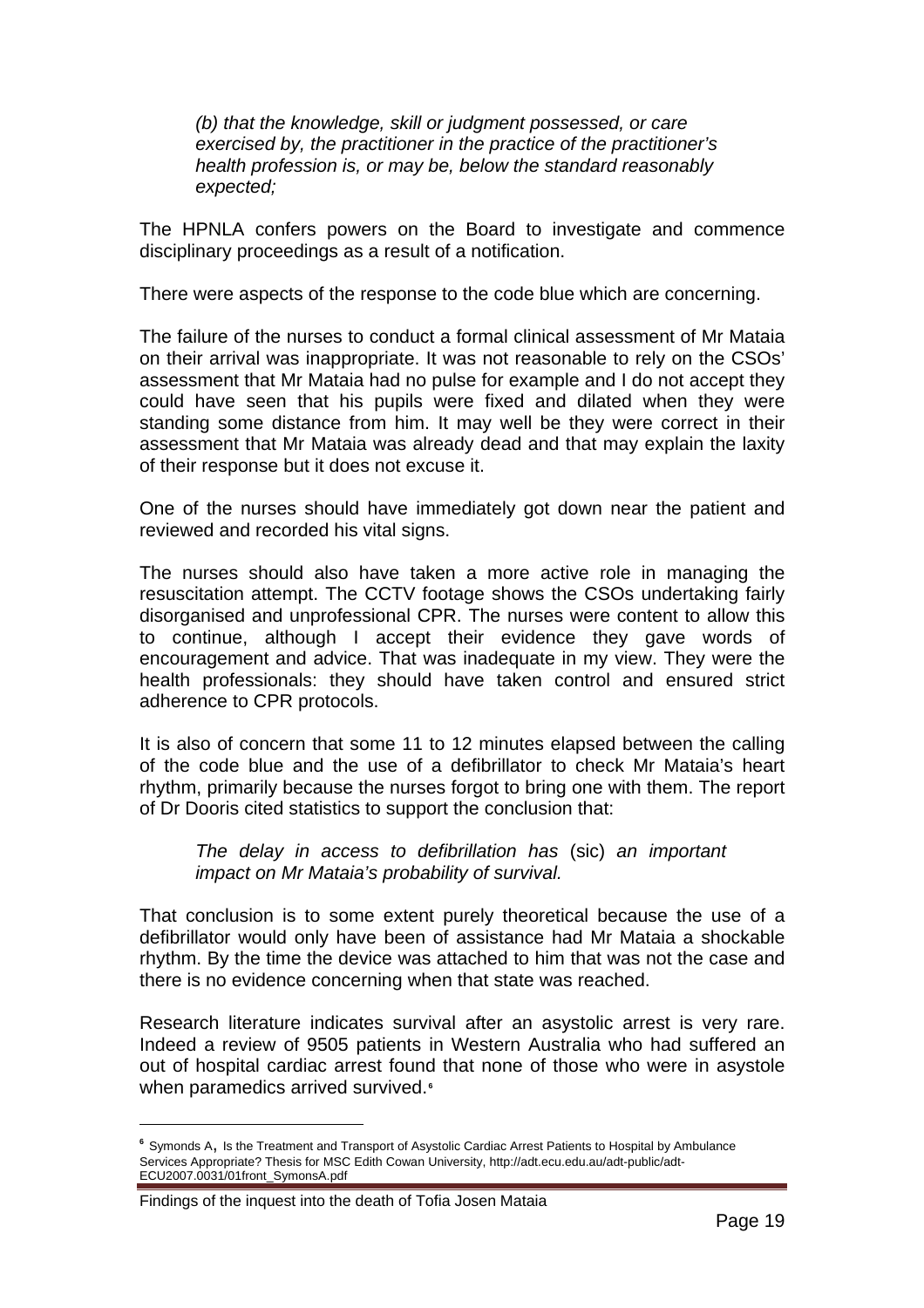<span id="page-21-0"></span>In this case it is impossible to determine whether Mr Mataia would have survived had a defibrillator been available when the nurses first arrived in the cell, but the absence of any detectable pulse soon after his collapse counts against it.

In my view the Nursing and Midwifery Board of Australia could conclude that the conduct of the nurses established a basis for notification, and subsequent investigation, under s.144 of the HPNLA.

However, the disciplinary regime created by the HPNLA is not punitive in focus: rather it is designed to maintain public confidence in the medical profession and maintain professional standards.

I accept Counsel Assisting's submission that Ms Pauline Gallie showed insight into the shortcomings exposed by this incident. She acknowledged that she should have done better. It is also clear that, in part, her failing to provide prompt care to Mr Mataia was a product of inadequate training and poor equipment.

Accordingly, I conclude it would not be in the public interest for me to make a referral to the Nursing and Midwifery Board of Australia in relation to her conduct. Her colleague, Judy Gallie, was absent for most of the period when action should have been taken as she went to retrieve the defibrillator. For that reason I do not intend to refer her conduct to the Board either.

### **Comments and recommendations**

Section 46 provides that a Coroner may comment on anything connected with a death that relates to public health and safety, the administration of justice or ways to prevent deaths from happening in similar circumstances in the future. That requires the coroner to consider whether the death under investigation was preventable and/or whether other deaths could be avoided in future if changes are made to relevant policies or procedures.

In this case a number of issues warrant consideration from that perspective, they include:

- the apparent failure of the authorities to recognise that when Mr Mataia came into custody on the last occasion he was the subject of a current ITO;
- the apparent failure of prison authorities to cause any mental health assessment to be undertaken until nine days after he came into custody;
- the apparent failure of prison authorities to manage his seclusion and release into the general prison population in accordance with relevant policies and legislation;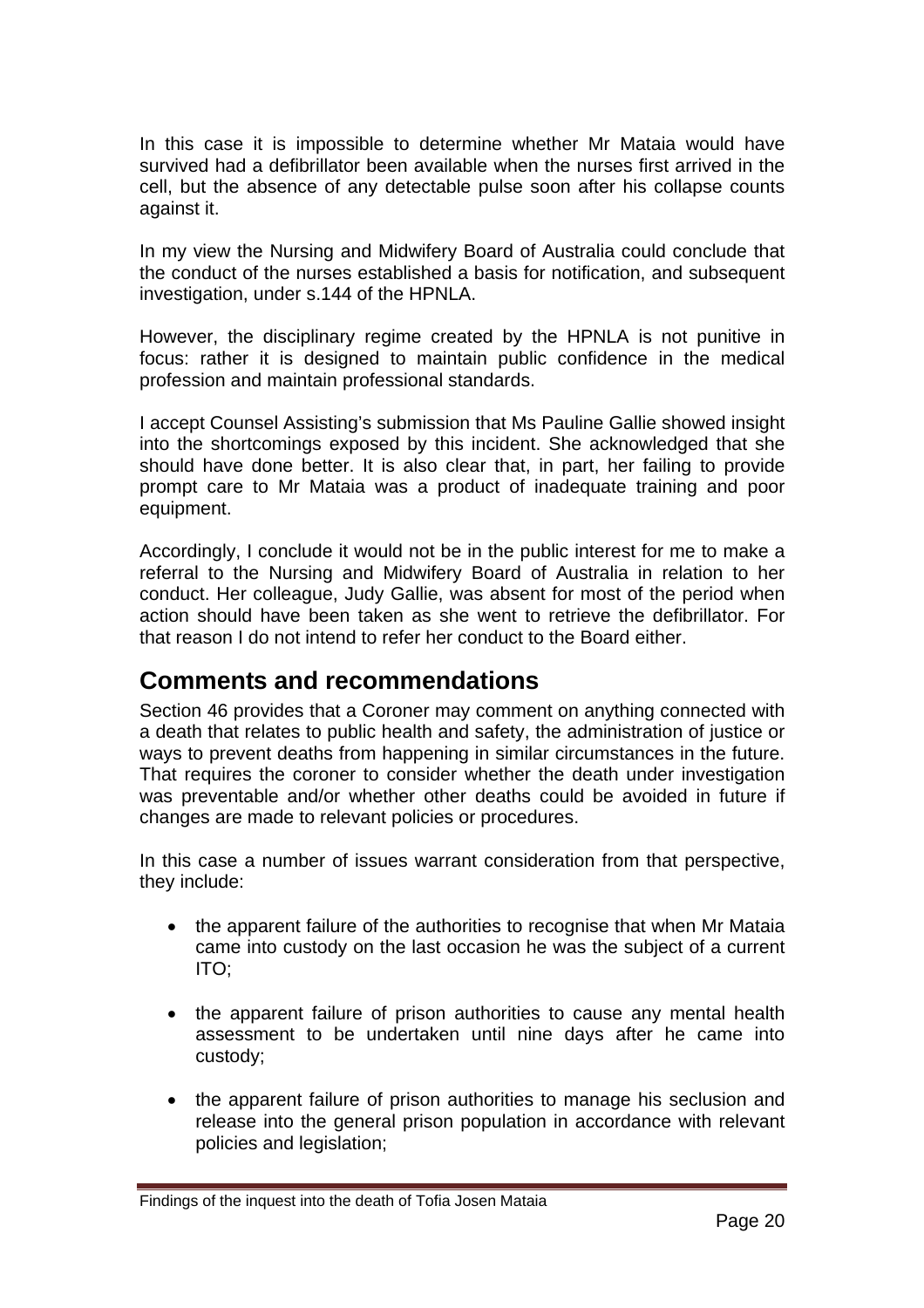- <span id="page-22-0"></span>• the apparent failure of prison mental health staff to access Mr Mataia's mental health records from the Cairns Mental Health Service;
- the apparent failure of CCC mental health staff to alert QCS staff to aspects of his mental health history relevant to his management;
- the apparent failure of QCS staff to ensure all CSOs dealing with Mr Mataia were aware of the special danger he posed;
- the apparent failure of QCS to adequately train CSOs in the dangers of restraint asphyxia and the need to monitor prisoners' health during extended restraint;
- the apparent failure of Queensland Health to ensure the nurses at the CCC were adequately trained in the use of their equipment;
- the apparent failure of QCS to ensure its policies provided for the immediate calling of an ambulance when a medical emergency was discovered; and
- the apparent failure of the CCC senior managers to adequately ensure QCS policies concerning scene and evidence preservation were adhered to.

It is important to acknowledge that most of these perceived deficiencies have been addressed by recent reforms. QCS and Queensland Health are to be commended for the extensive changes that have been made since this death occurred. Where reforms do not seem to have been made, I have made recommendations for improvements.

It is also important to acknowledge that Mr Mataia's mental illness and personality disorders made him an extremely difficult patient/prisoner to manage. His tendency to abuse illicit drugs and his failure to comply with medication regimes compounded his lack of insight into his illness. The medical records indicate none of the health services he dealt with over a number of years succeeded in stabilising him for any extended period.

That means that even if the deficiencies I outline below had not existed, the outcome may well have been the same. However, it does not excuse or explain those deficiencies.

### *Identification of persons subject to an ITO*

Mr Mataia should not have been sent to the LGCC, and later CCC, after he was arrested on 18 August 2008 and remanded in custody the following day without due consideration being given to his status under the Mental Health Act.

Chapter 3 of the *Mental Health Act 2000* enables a person in custody or before a court to be transferred to an authorised mental health service for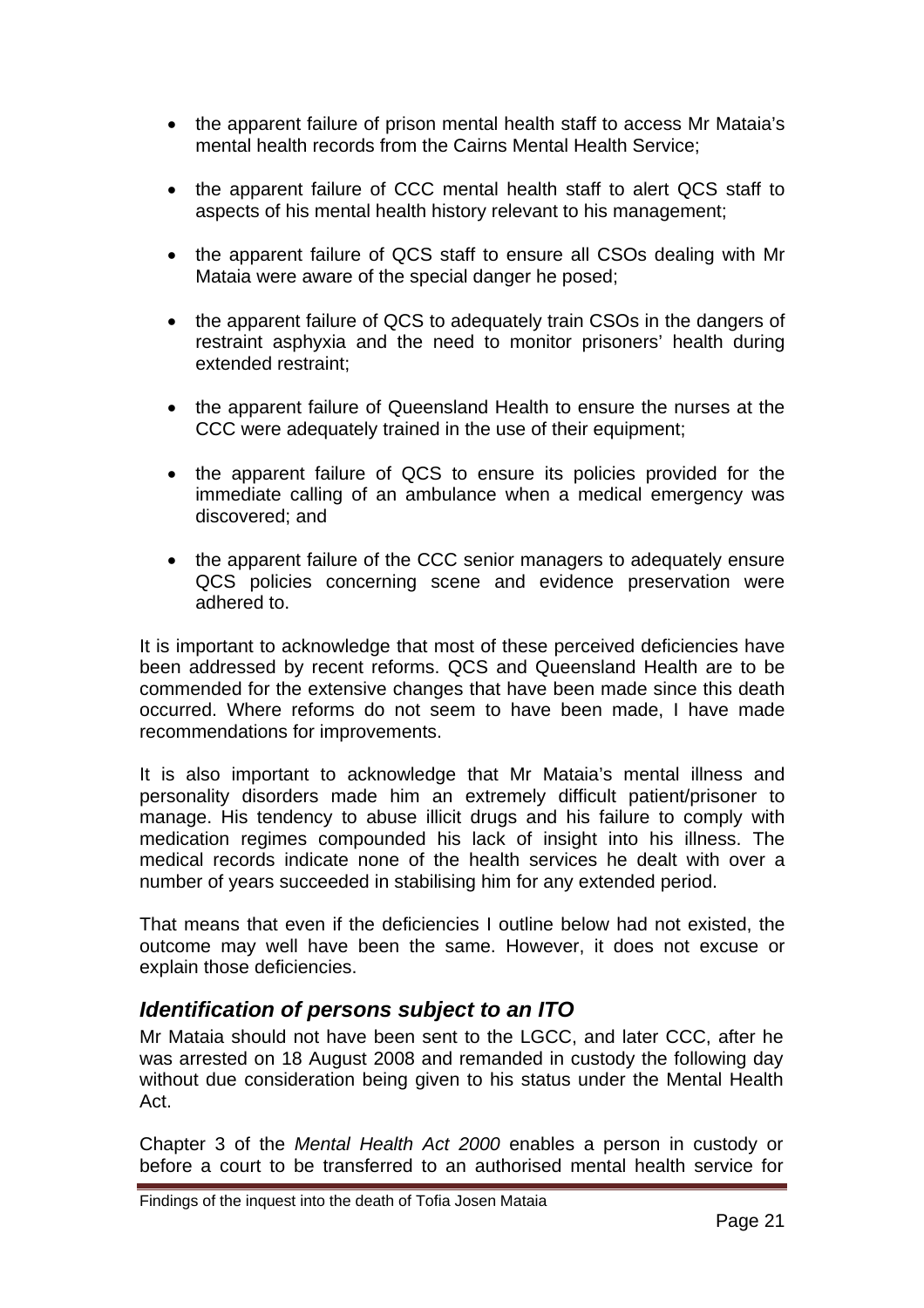<span id="page-23-0"></span>inpatient care. These provisions may be applied to a person on an existing ITO. There was a failure by police, by court staff, by QCS officers at LGCC and ultimately by QCS staff and treating psychiatrists at CCC to identify that Mr Mataia was the subject of an ITO.

Indeed it seems at no stage throughout the eight weeks Mr Mataia was in custody did anybody think to get his medical records from the Cairns Mental Health Unit.

It seems likely this was not an isolated incident as the director of Mental Health, Dr Aaron Groves, indicated very significant work has been undertaken to prevent this happening. He explained the adoption of the Consumer Integrated Mental Health Application (CIMHA) allows access to state-wide mental health clinical information. It is manually cross-referenced in 31 Magistrates Courts with the daily court list in order to identify involuntary patients.

The CIMHA system, if made available to mental health staff operating in Queensland prisons, would also provide a safeguard for circumstances where the initial cross-checking procedure fails. Currently CIMHA is not available within correctional facilities although apparently negotiations between Queensland Health and the Department of Community Safety on the issue are well advanced. This is an important reform that should be pursued urgently.

In the circumstances, no recommendation by me is necessary in relation to this issue.

### *QCS staff access to prisoners' medical information*

Some of the CSO's dealing with Mr Mataia were not aware of his mental health history, nor were all aware of his propensity for unprovoked violence. It is not clear why this occurred as policies did exist for the sharing of "general information" between Queensland Health and QCS that was relevant to the management of prisoners. Clearly these policies had not been implemented at the CCC at the time of Mr Mataia's incarceration there.

Ms Shannon Tracey, a psychologist employed by the Central Queensland Mental Health Service as the District Forensic Liaison Officer, described in her statement the implementation of case conference meetings at CCC. These meetings include staff employed by QCS, such as counsellors, psychologists, cultural liaison officers and sentence management staff, along with nurses from Offender Health Services and the CCC mental health worker.

Information regarding propensity for violence and the link this may have with a refusal to take medication or a change in the dose or type of medication is shared at these meetings.

I accept these meetings can achieve an appropriate balance between a prisoner's right to privacy and the need for those managing the prisoner to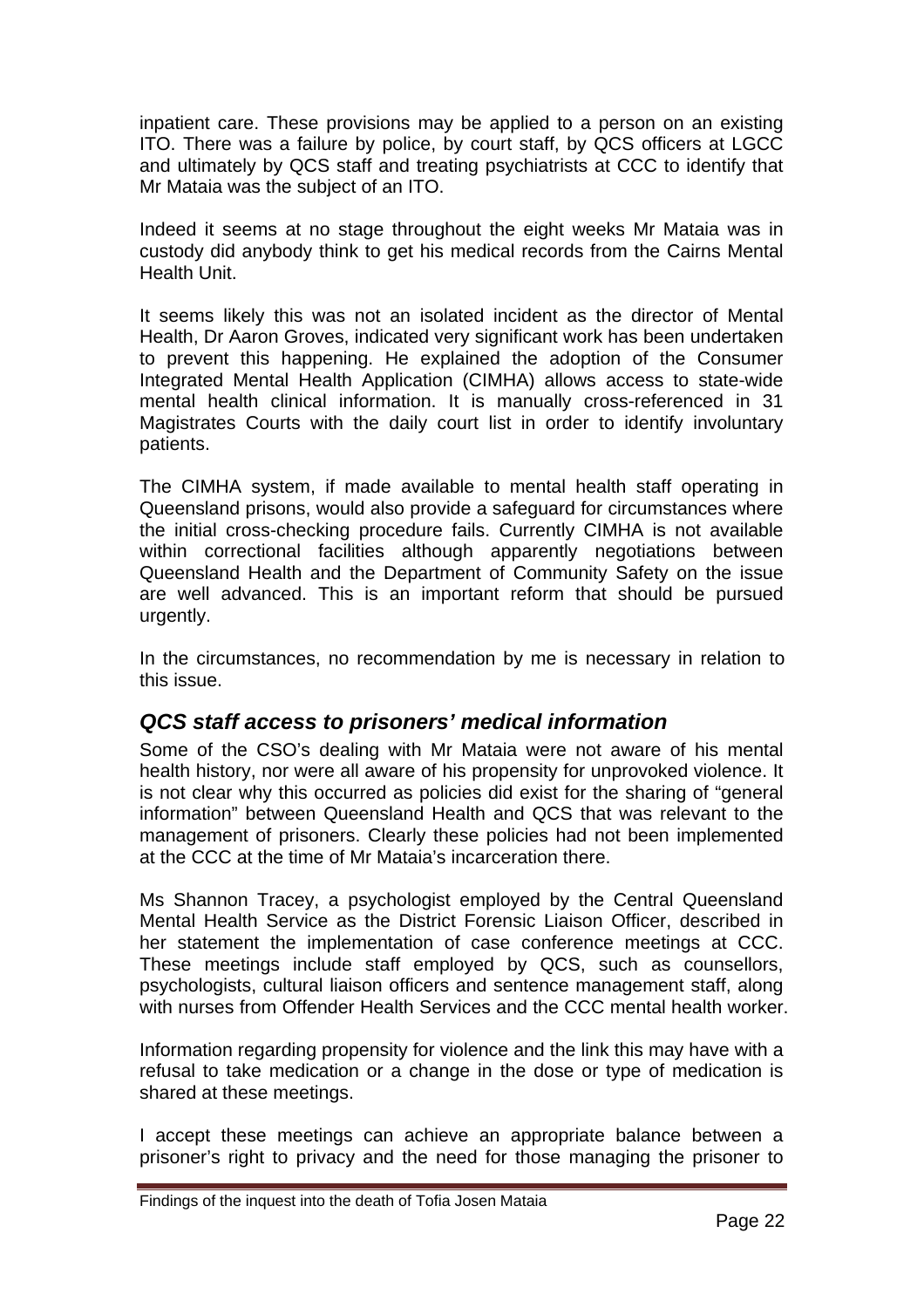<span id="page-24-0"></span>have access to information about the prisoner's health that is likely to impact upon their behaviour. No further comment by me is required.

### *Release into the general prison population*

When Mr Mataia was transferred to the CCC he was on a Safety Order which justified his seclusion in the DU. Another order was made on 28 August 2008 that authorised his continued isolation until 25 September. However, the next day, Mark Nelson directed he be moved out of the DU. This was done even though the order was not cancelled until 8 September. I am of the view Mr Nelson was not authorised to cancel the order. Further, in my view there was inadequate consideration given to Mr Mataia's future management when he was peremptorily released into the general prison population.

The QCS policy governing Safety Orders mandated that an Intensive Management Plan (IMP) "*should*" have been created at the conclusion of the Safety Order. This was not done. Senior QCS staff seem to interpret this policy differently from the Chief Inspectors investigators and myself but could point to no evidence to indicate that the need for an IMP was even considered in this case.

### **Recommendation 1 – Safety Orders and IMPs**

*I recommend QCS ensure all senior managers are aware of the limited number of officers authorised to make and cancel Safety Orders and of the requirement that upon the cancellation of such an order consideration be given to the need to make an Intensive Management Plan .* 

### *Dissemination of information about prisoners*

At the time of Mr Mataia's death, there was a procedure in place at the CCC to enable information regarding problematic prisoners to be disseminated to CSOs. However, it was acknowledged at the inquest that the system did not ensure briefings were repeated often enough to ensure all rostered staff became aware of relevant issues.

Since the death of Mr Mataia a system has been adopted whereby prisoners previously on an IMP continue to be identified by way of clear markings on their file even after the IMP has ceased.

Further, the QCS Integrated Offender Management System (IOMS) has been modified to ensure such information is on the front page of a prisoner's record and easily observable. The intranet system for CCC provides for easy access to a list of prisoners identified as being problematic. This reduces the reliance on morning briefings to CSO's (which continue) and on the other system in place at the time of Mr Mataia's death in which CSO's were required to search, without any particular priority, through the computer records of several prisoners under their care each day.

I am satisfied the systems in place at CCC for the dissemination of information to CSO's have been greatly improved and are now adequate.

Findings of the inquest into the death of Tofia Josen Mataia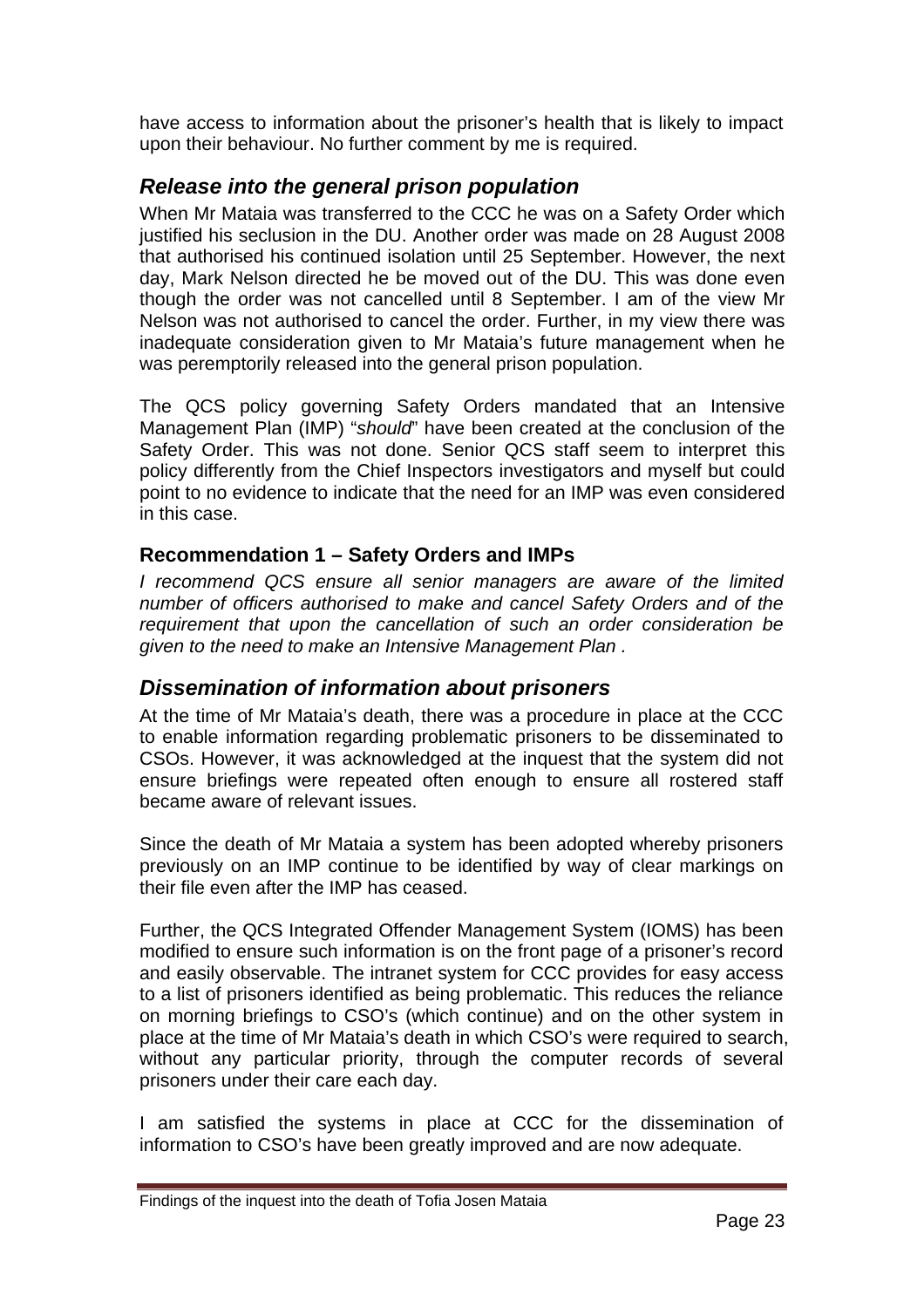### <span id="page-25-0"></span>*Training of CSO's in restraint techniques*

It is alarming that at the time of Mr Mataia's death there was widespread ignorance among CSOs of the dangers of restraint asphyxia. This was directly attributable to inadequate training, an inexplicable deficiency in the 21st century. I have concluded this mechanism contributed to the death and it is clear that none of those involved in the incident sufficiently monitored the prisoner's condition as events played out.

There have been significant developments in the attention given to the issue in CSO training material as the excerpts I quoted earlier demonstrate and it seems the practical training since the death of Mr Mataia has also focussed on the risk of restraint asphyxia. All the officers who gave evidence at the inquest and who continue to be employed by QCS have now received the updated training. This is consistent with the evidence of Ms Morison that this is the case for well over 90% of CCC staff.

The new policy stipulates if any of the restraint asphyxia risk factors are present attempts should be made to avoid prone restraint. It could be argued the need to avoid restraining prisoners while holding them in a prone position is not sufficiently stressed. However, I accept QCS has a primary responsibility to ensure the safety of its staff and I do not have sufficient evidence to articulate how that could be better managed while further reducing the risk posed by prone restraint.

Therefore in my view the content of the training materials is adequate and appropriate.

Similarly, changes made to restraint and control training that allow for the walking of restrained prisoners backwards only when other options cannot be used and that provide for the regular checking of the prisoner's condition during breaks in the process are also commendable.

No further comment by me is needed in relation to this issue.

### *Medical facilities and training*

I accept the nurses arrived at the DU without a defibrillator because the then recent procurement of new machines had caused it to be moved from the emergency trolley, although it is difficult to understand why neither nurse noticed its absence as they made their way to the cell.

It also became apparent the nurses had not received any training in the use of the new machine. This reflects poorly on those responsible for managing health services in the CCC.

As indicated earlier, while I can not be sure, it seems likely Mr Mataia had suffered an asystolic arrest before the code blue was called and accordingly his survival chances were very slight even if everything had been done to the highest standard.

Findings of the inquest into the death of Tofia Josen Mataia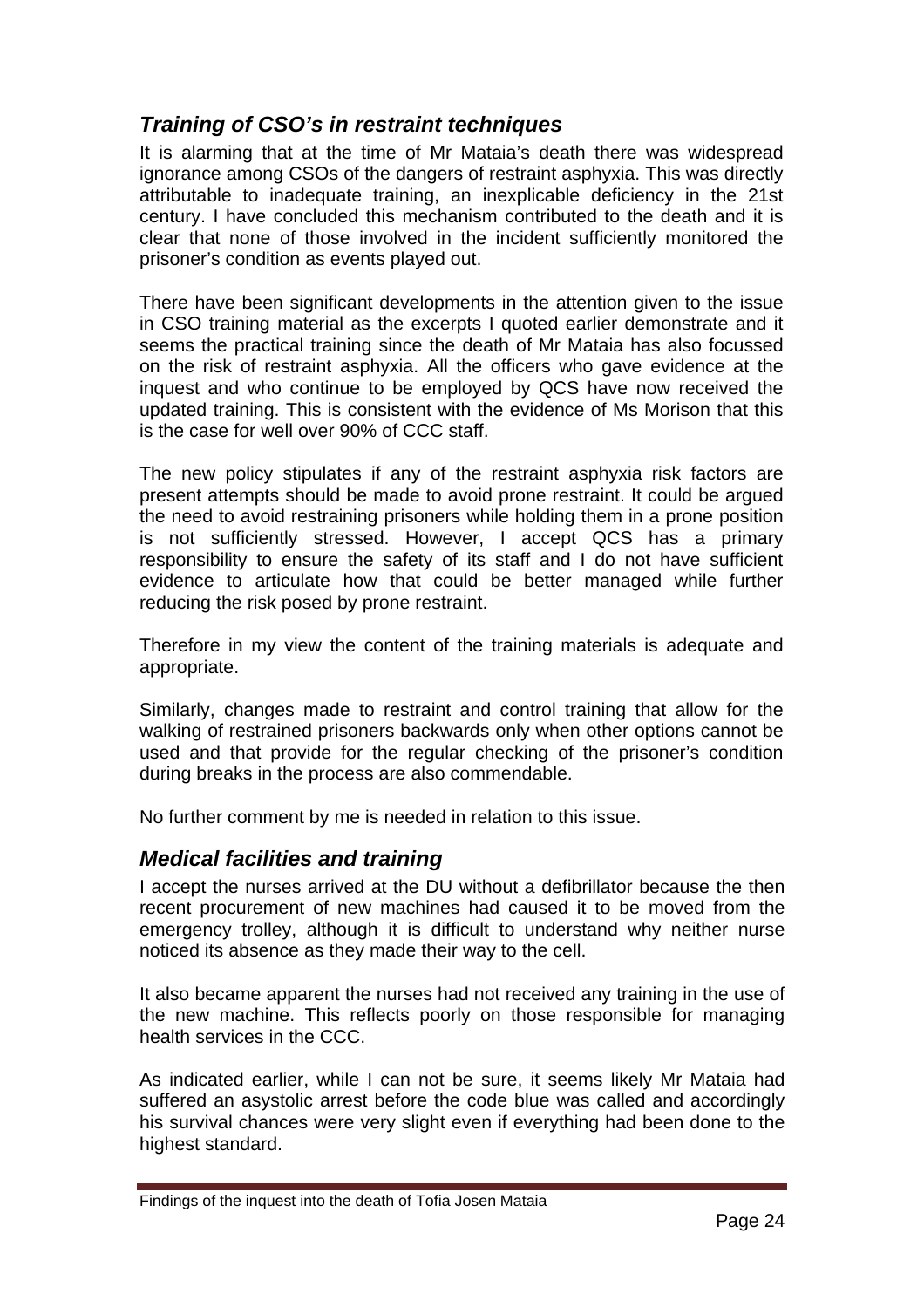<span id="page-26-0"></span>I accept that the equipment issues that led to sub-standard care being provided to Mr Mataia have been adequately addressed. In particular this concerns the provision of new Life-Pak machines and Air-Viva devices. Plans to station a Life-Pak machine in the DU should be expedited, as should training of staff in the machine's use.

Training standards of nursing staff at CCC have clearly improved. At the time of Mr Mataia's death nurse Pauline Gallie had not updated her CPR training with the requisite regularity. Nursing staff at CCC now have access to "in house" training.

It seems the policy of the CCC and perhaps other correctional centres is for a nurse to examine a prisoner before an ambulance is called. This can result in unnecessary delay in my view. Untrained members of the public frequently call QAS of their own volition and lives are saved as a result. This case is a good example of those where any reasonable person would realise an ambulance was needed. Medical evidence overwhelmingly demonstrates that the most critical aspect determining survival after a cardiac arrest is the time between the arrest and the provision of emergency care.

### **Recommendation 2 – CSOs to call QAS**

*In my view whenever an employee of a correctional centre has reason to believe a medical emergency exists, he or she should be required to call the QAS without waiting for a nurse from the health centre to come and examine the prisoner. I recommend that the Commissioner of Corrective Services cause all correctional centres to amend their policies accordingly.* 

### *Preservation of crime scenes and evidence*

It is apparent the managers at the CCC did not appreciate all of the steps needed to preserve the integrity of the investigation of Mr Mataia's death even though they are articulated in QCS policy. This led to a failure to isolate the witnesses until they could be interviewed and seize their clothing before evidence on it could be contaminated**.**

Further, it seems the CCC had no local contingency plan in place as was required. These have since been developed and place worthy emphasis on staff welfare, but still do not draw sufficient attention to the issue of the preservation of evidence. The evidence of the former General Manager who now occupies the equivalent position in Townsville indicates these limitations may not be restricted to the CCC.

The QCS submission suggests training in relation to crime scene management and the preservation of evidence is provided to agency staff throughout the state. It appears from the facts of this case and the evidence of Mr Pike that this training has been inadequately implemented in some regional correctional centres.

Findings of the inquest into the death of Tofia Josen Mataia